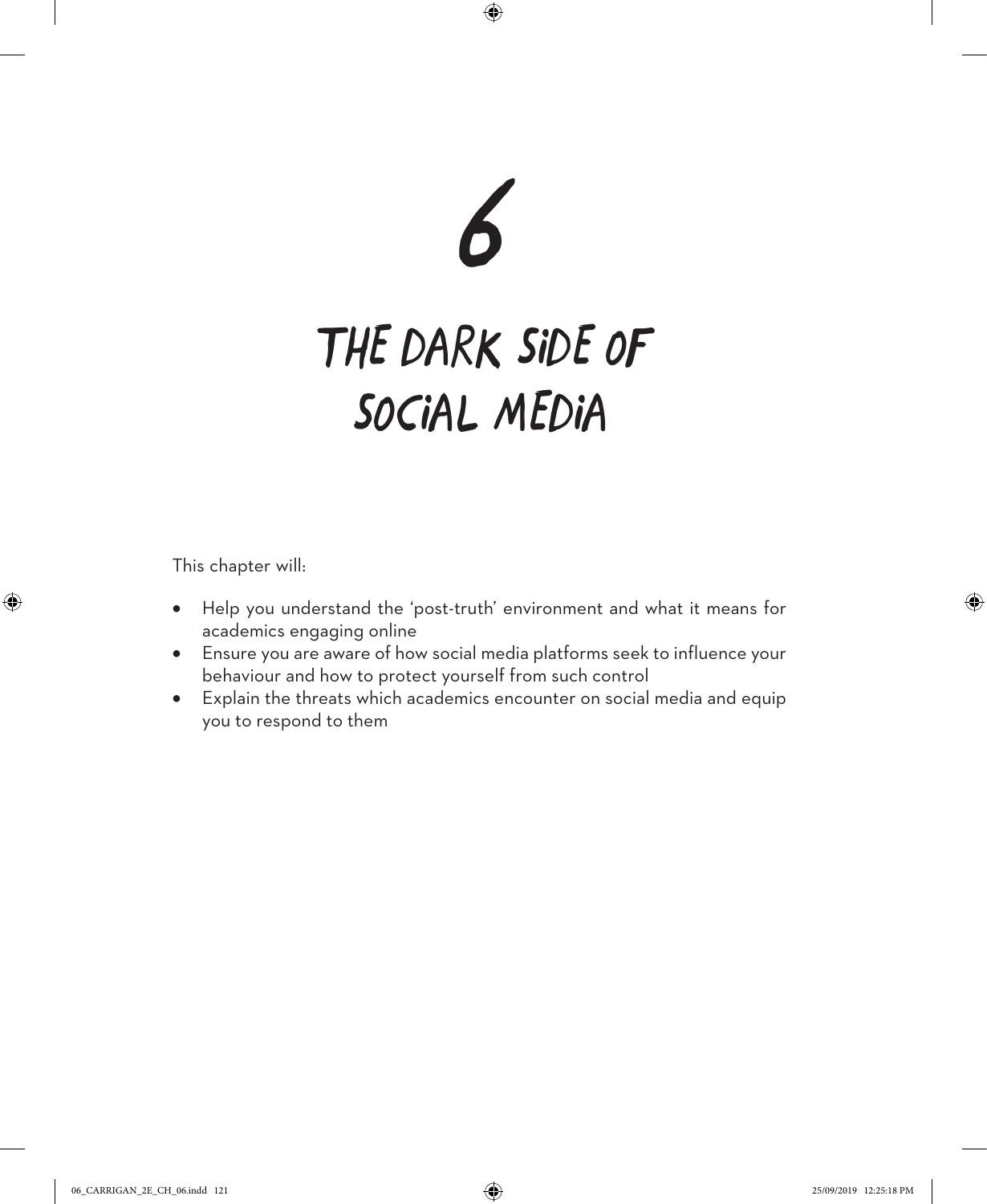with has changed since the first edition of this book. Whereas once social media was greeted with great enthusiasm, it has begun to be regarded with suspicion by many, as the influence of these companies became more media was greeted with great enthusiasm, it has begun to be regarded threatening in a post-Snowden era (Harding 2014). Their business model has been blamed for the waves of populism sweeping the globe and the new era of 'post-truth', which many commentators claim we have entered (Neiwert 2018). The problems created by social media have risen to the top of the political agenda at a national and international level, as we increasingly see signs of shadow wars being perpetually waged through the mechanisms of influence that social media offers (Carrigan 2018a, Tufekci 2017). The platforms greeted with boundless enthusiasm by cyber-optimists like Shirky (2008, 2011) are increasingly coming to be framed as part of an emerging complex of *Big Tech* which demands urgent regulation (Fourier 2018, Zuboff 2019). As Helen Margetts (2017), director of the Oxford Internet Institute, succinctly observed, 'social media has gotten a bad press recently'. In this chapter, I untangle this bad press in order to analyse the underlying reality and explore what it means for academics using social media. These platforms have become darker and more polarised spaces since I wrote the first edition of this book from 2014 to 2015, and so has the wider social world which they reflect and encourage. The hatred and hostility which can be found on social media have now become a matter of widespread awareness, as have the sexist and racist forms which this abuse reliably takes. It is not an attractive prospect for academics who are contemplating whether to engage with social media for the first time and it can make those who are already engaged question whether this is how they wish to spend their time.

I suggest we should be cautious about claims that social media *caused* the social problems we see around us but it has nonetheless played a role in incubating trends which it would be irresponsible to ignore. There are three issues I focus on:

- 'The great twittering machine'<sup>1</sup> and the risks it creates for busy academics primed to be sucked in
- The inequalities of visibility that social media opens up and what they mean for academic life
- Online harassment and the context of political polarisation in which it happens

<sup>1</sup> This is Richard Seymour's (2017, 2018, 2019) term, developed in a number of blog posts and a forthcoming book. I have cited the former but the latter had not been released at the time of writing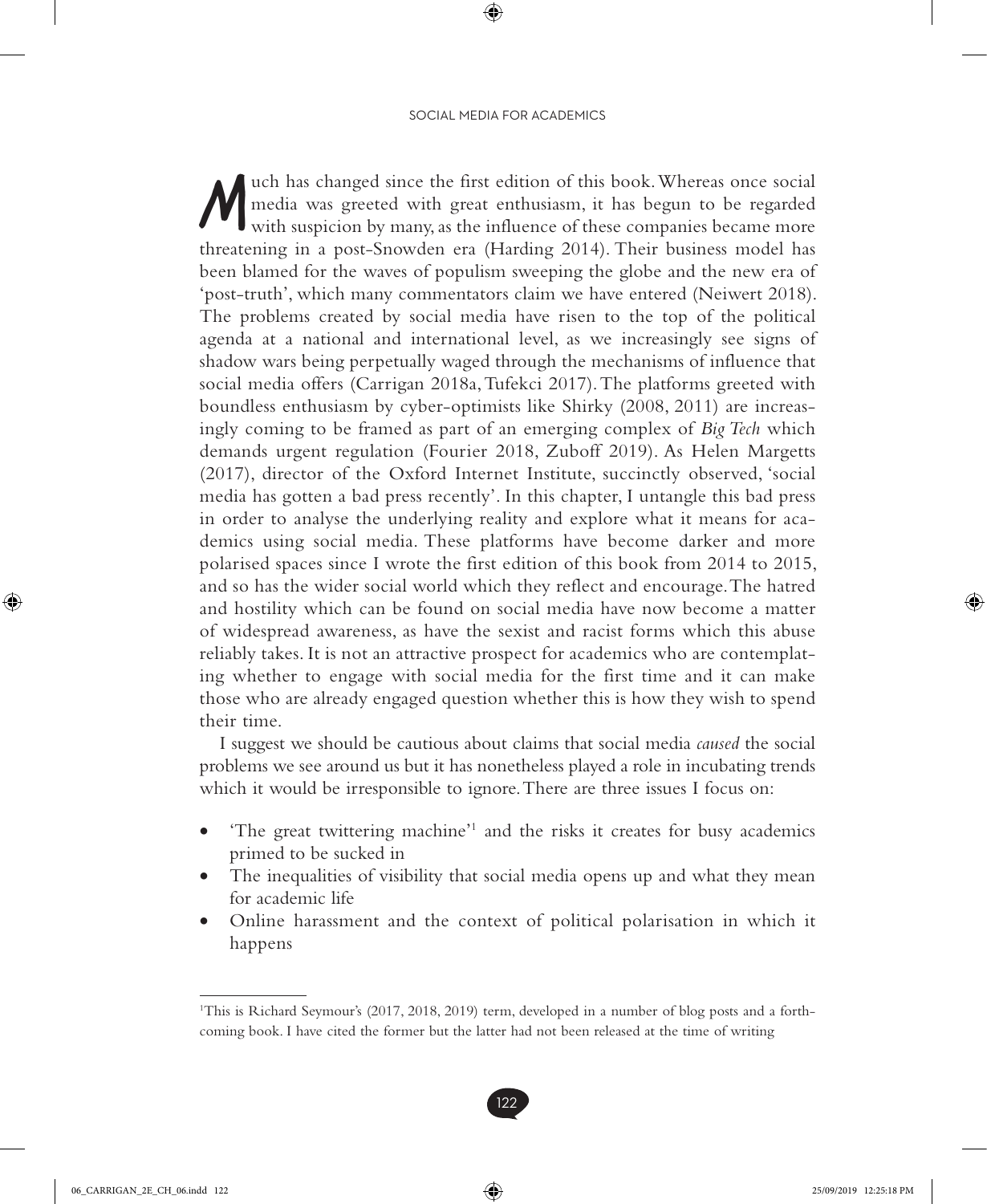There are overlaps between these issues but they raise distinct problems for academics, unfortunately not ones which permit solutions in any straightforward sense. For this reason my focus is on understanding the problems and offering strategies to address them, even if these might be little more than an exercise in risk management. But even doing this requires putting these issues in a broader perspective, one which the modish term 'post-truth' is helpful for establishing in spite of its many deficiencies as a social scientific concept.

#### **SOCIAL MEDIA AND 'POST-TRUTH'**

I have a lot of sympathy for people who roll their eyes when they hear the phrase 'post-truth'. It's a faddish and often facile term, invoked to make sense of political events such as Britain's vote to leave the EU and Donald Trump's election in the United States, but often doing more to obscure them. Invoking 'post-truth' is often used to identify some nefarious element which has entered the stage and now threatens democracy: social media, populism, Russia, Cambridge Analytica or all of the above. It has also spawned a cottage industry, with an ever increasing number of books being published which opine about post-truth. Or at the very least include it in the title at a publisher's insistence to make it seem current. See for instance d'Ancona (2017), Ball (2017) and Davis (2017). If I'm honest though, I find it a fun epithet to use. Try adding '*in an age of post-truth*' to the next title you write. It adds a sense of urgency and melodrama to an academic undertaking. It captures the attention, even if it might lead people to conclude you're being a bit silly. I resisted the urge to try and persuade SAGE to let me rename the book *Social Media for Academics in an Age of Post-truth* (insert dramatic sound effect) but part of me wanted to. It probably isn't the best part of me.

I find it hard to take 'post-truth' seriously. So why am I talking about it? Partly because it fascinates me as a cliché, inviting explanation as to why this has resonated with so many high profile people at such a specific moment in time, suddenly lending visibility to questions of *expertise* and *objectivity* which have been lurking beneath the surface for years. Partly because it can be an effective short hand, introducing these issues with an immediacy that would be difficult to match with less melodramatic terminology. But mostly because a meaningful discussion of how social media can be used for scholarly purposes must surely face up to the grim reality of @realDonaldTrump. My impression is that the dismal spectacle of the Trump presidency has done more than anything else to animate contemporary discussions of 'post-truth', whether it is Trump's patent disregard for established facts, his self-serving contempt for the

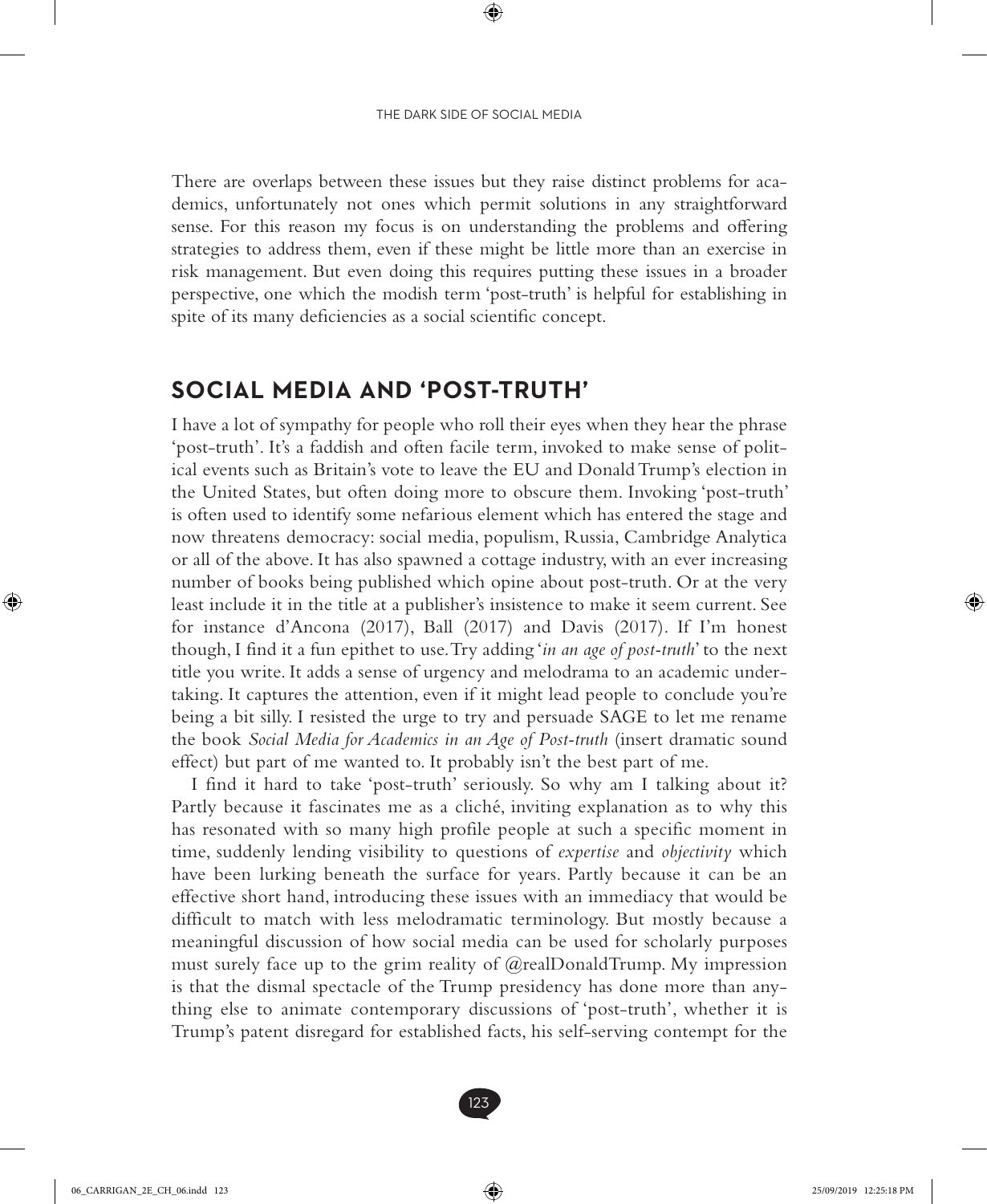institutions which produce them or his open appeal to the worst instincts of his followers. In consequence it has become difficult to have a serious conversation about social media which doesn't eventually lead to the question of the 45th president of the United States. Trump regularly uses his Twitter feed to attack his enemies, distract from his failings and put the world to rights. What is remarkable is not so much the uninhibited way in which this world leader now uses a social media platform, the evolution of which has been painstakingly tracked by Oborne and Roberts (2017), but rather the conscious development of his disturbing and abrupt style as he became more familiar with the platform. While the voice Trump found through Twitter will surely inspire political imitation, it is so peculiarly *his* and so obviously reflects his strange trajectory into politics that direct replication is unlikely. Here are some examples reported in Oborne and Roberts (2017), tweeted over less than a year, as Trump became enamoured with the reach the platform gave him long before he exhibited serious signs of political ambition:

*My twitter account is now reaching more people than the New York Times-not bad. And we're only going to get better! 11:14 AM – 4 Apr 2012*

*With almost 1.3 million followers and rising really fast, everyone is asking me to critique things(and people). Finally, I will be a critic. 11:41 AM – 11 Jun 2012*

*Happy to have just passed 1.3M Twitter followers. Love communicating with everyone daily. 3:51 PM – 2 Jul 2012*

*Today we just passed 1.4 million twitter followers. 11:09 AM – 23 Aug 2012*

*Happy to have just passed 1.5M followers on twitter. We picked up over 14,000 yesterday alone. It's great to speak to everyone daily. 10:31 AM – 4 Oct*

*My twitter followers will soon be over 2 million-& all the 'biggies.' It's like having your own newspaper. 10:07 AM – 17 Oct 2012*

*Wow, I have just exceeded 2 million followers-and in such a short time! 10:38 AM – 14 Jan 2013*

This selection of tweets shows Trump preoccupied by the accumulation of followers and the influence he believes they will grant him. He reports on his progress, celebrates his achievement and reflects on what works and what doesn't. For a man long obsessed by his own fame, it is easy to imagine how alluring this must be. He can watch his fame grow in real time, refining his strategy in a way which benefits from immediate feedback. However, what makes this scary is not that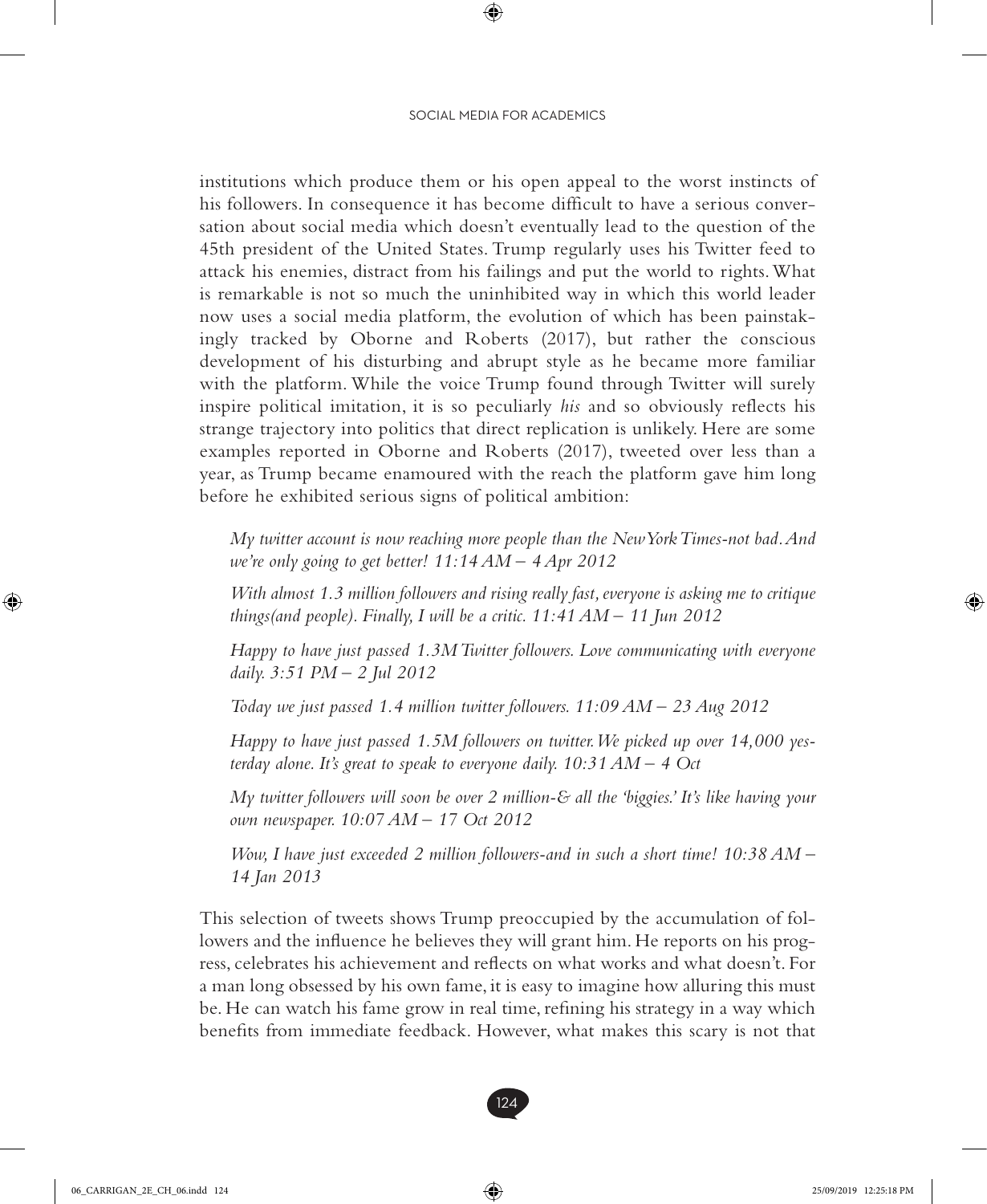a man with such influence can be so enthralled by the incentives of a platform but rather the real world effects which *now* ensue from what he does using that platform. For instance *Bloomberg* (2019) have created a data visualisation which linked Trump's tweets to the Dow Jones Industrial Average, tracking the stock market performance of 30 large corporations in public ownership based in the United States. While the President's statements having impact on markets isn't new, those statements being sent out in 280 character units without the intervention of a press apparatus is something we have never seen before. Furthermore, not only is diplomacy conducted through Twitter with increasing regularity, Trump has even gone as far as to threaten nuclear war through the platform. In fact it was only the intervention of senior advisors which prevented him from tweeting his plan to evacuate US service personnel and their families from the Korean peninsula, with the likelihood this would have been seen as a preliminary to military action and provoked a response in kind from North Korea (Woodward 2018: loc 4133). The platform once dismissed for its apparent ephemerality now frequently finds itself at the centre of world events. The role it is playing can often appear terrifying to the casual observer. It might be overstating the case to say perceptions of Twitter are now bound up with existential threats but it would be just as implausible to imagine the platform could remain unchanged in the face of these associations. The figure of Trump increasingly dominates our imagination of social media, looming large over a growing sense of where these technologies might be leading us.

However, I would argue that @realDonaldTrump is best understood as a cautionary tale, illustrating what can be called forth by the incentives of social media. This behaviour is not only encouraged but rewarded with visibility, recognition and influence. My suggestion is that social media has the potential to bring out the Trump *in all of us*. He exposes the worst of what the political theorist Richard Seymour (2017) describes as the *great twittering machine*: the platforms, their influence on the behaviour of users and the culture emerging under these conditions. Understanding how social media works is the best way to avoid having the worst brought out in you as well. My suggestion is that much of what makes Trump significant for present purposes is not the man himself. At risk of stating the obvious, it is unlikely an academic reading this book is going to be the object of one of Trump's tirades. His behaviour embodies and intensifies what the journalist Peter Oborne (2018) describes as 'a new and disturbing coarseness in modern political and media discourse', facilitating his rise through exploiting this coarseness while deepening its entrenchment each time his remarks push back the frontiers of perceived decency. But what really matters is the great Twittering machine and how it seeks to influence our behaviour.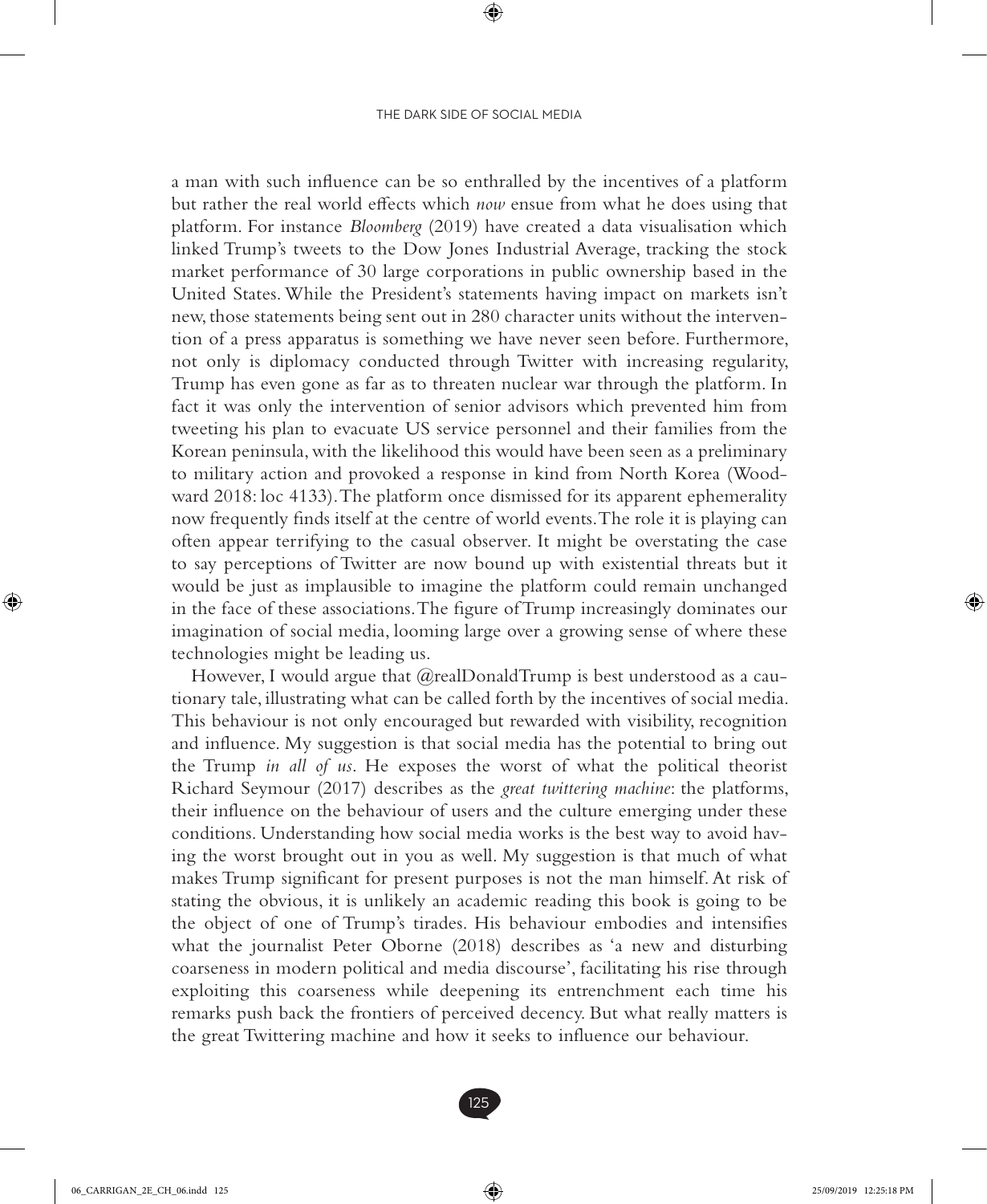## **THE GREAT TWITTERING MACHINE AND THE RISK OF BEING SUCKED IN**

There's a limit to how seriously we can take the analysis of Trump's tweets but it's hard to read Oborne and Roberts (2017) without being left with a sense of Trump being sucked in, beguiled by the apparent power of the platform and left keen to master it in his pursuit of influence and visibility. However, Trump is far from alone in this and the pursuit of celebrity pervades social media, ranging from the few who achieve through it through to the many who more or less actively pursue it (Abidin 2018). It is obviously the case that yearning for celebrity precedes social media and exists independently of it (Turner 2010). Nonetheless, the pursuit of popularity is ubiquitous on social media platforms, even if it often stops short of an aspiration for celebrity as such. Why does popularity matter to so many users of these platforms? An easy answer would be to say that it's because popularity matters to people more generally, with social media simply being one forum in which status can be pursued. There is some truth to this but it misses something important. These platforms have been designed around the pursuit of popularity, something which the media scholar Jose van Dijck (2013) describes as the *popularity principle*: people are sorted into hierarchies based on how many users have chosen to follow them and how many engage with what they post and share. Popularity in this sense is a proxy for value. The more popular you are, the more valuable a platforms regards you as being. It sounds like an implausible proposition when stated so crudely but it has a practical purpose underlying it. Placing people into hierarchies like this helps make social media tractable for users, filtering the clutter by pointing people more or less directly towards accounts and content which they might be interested in.

These numbers signal to us that what we've stumbled across has been deemed worthy of response by other people, even if it might not live up to expectations upon closer inspection. In many cases those responses might be anything other than positive, but what matters is that people have *reacted*. From the platform's point of view, it's less a matter of *what people hope for* and more a matter of *keeping them clicking*. If people keep reading, scrolling and responding then things seem positive to the firms running these platforms, as their overarching concern is to monetise this attention through the sale of adverts and/or demonstrate to their investors that their engagement rates are continually increasing. It doesn't matter if it's edifying, educational or earnest. What matters is the capacity to command attention and the popularity principle means that those who can command the attention of others, sharing content which provokes other people to engage more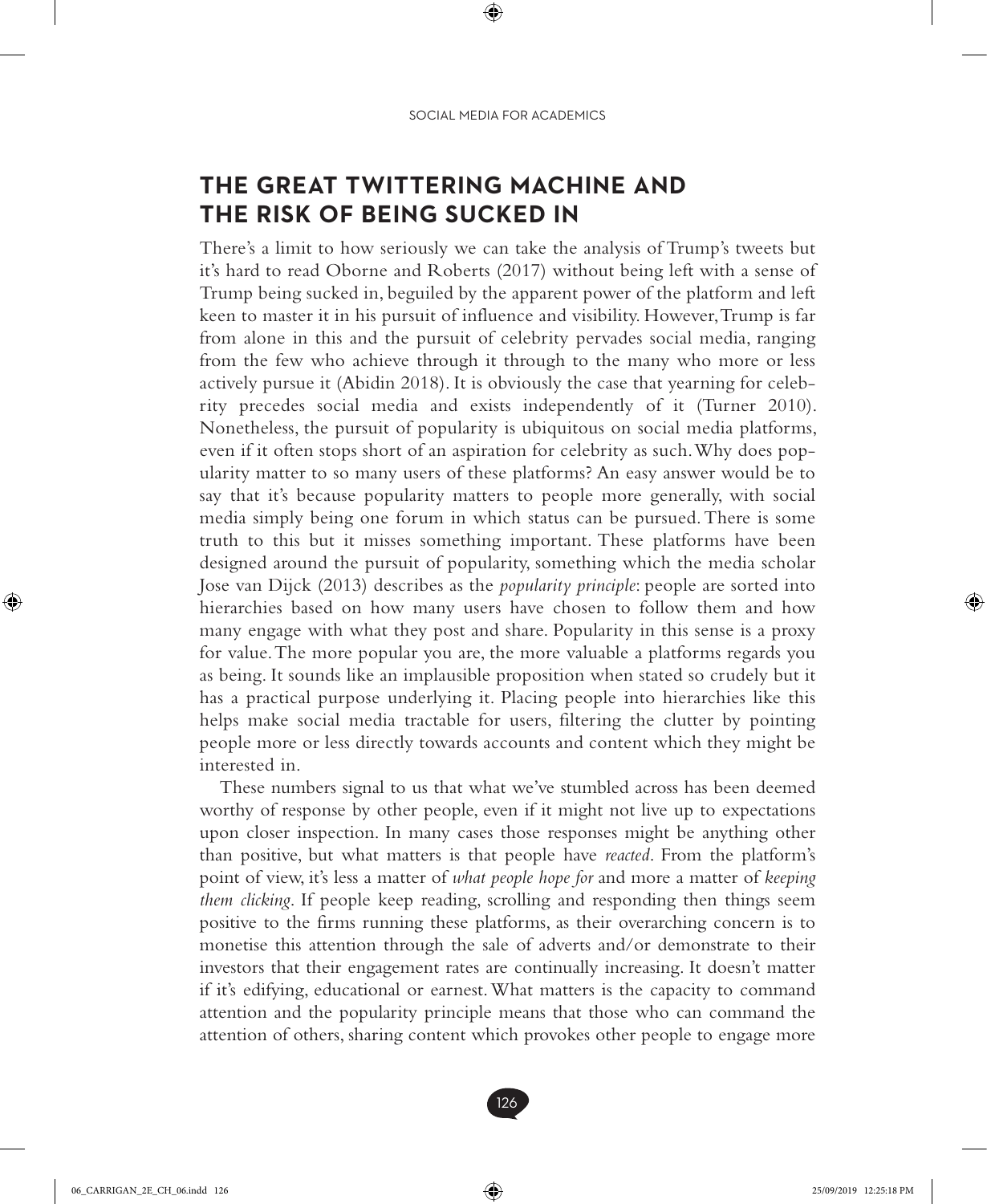and spend longer on the platform, find themselves rewarded with visibility and influence.

In recent years, we've seen the category of the *influencer* break through into everyday consciousness, with online celebrity being something which some are able to leverage into financial reward, even if the rhetoric rarely lives up to the reality (Abidin 2018). The promise is often more diffuse than this, with online visibility being something sought after across increasing numbers of professional fields, even if the exact nature of the expected payoff remains unclear. But the more people care about their online popularity, the more time and energy they spend on the platforms which enable it to be achieved. The more they rely on measures like follower counts, retweets and shares to assess their progress. In the process unprecedented quantities of data are produced, capturing every aspect of the activity which takes place through social media; a resource used by platforms to modulate their service in subtle yet significant ways to encourage users to engage more, for longer and to return more frequently. Not only do they learn more about us but they have more opportunities to leverage that knowledge and present us with adverts it is hoped we will engage with. If this sounds conspiratorial, it is worth observing how this behavioural data was originally used by firms like Google to *improve* services but the pressure to make a profit meant this improvement rapidly expanded to making money out of the 'raw material' which the users generated through their interaction with the platform (Zuboff 2019).

It's important to stress what matters here is the business model rather than the technology itself. This is built around *encouraging us to engage* and a remarkably sophisticated apparatus of applied behavioural science is being deployed to that end. As an early Facebook employee Jeff Hammerbacher infamously put it, 'The best minds of my generation are thinking about how to make people click ads'. What Seymour (2017) calls the *twittering machine* is the pattern of social interaction which ensues when rewards are offered to those most able to generate a response from other people and careers can be made from little more than strategic provocation. A new class of provocateur has emerged through these platforms, in some cases becoming internationally renowned in spite of being held in contempt by vast audiences who are familiar with their work. The most infamous example is Milo Yiannopoulos who rose to prominence as a result of Gamergate, deftly using this culture war to position himself as a voice for the legions of self-defined anti-Social Justice Warriors (SJWs) who made up this putative movement. He went from tech journalist and unsuccessful entrepreneur to internet celebrity in a matter of months, using his new position at Breitbart News to style himself as a leading figure in the emerging alt-right movement.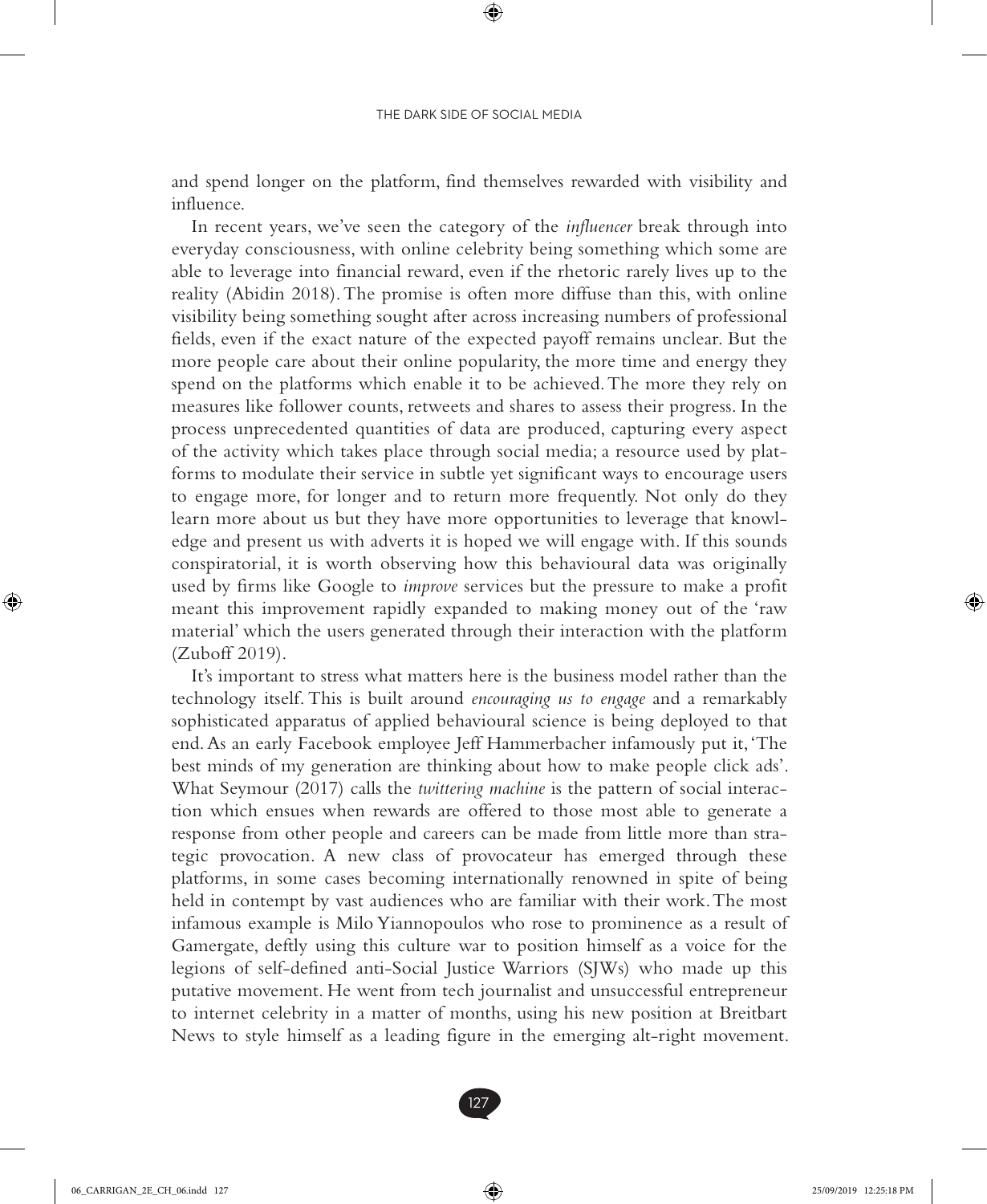This trajectory was marked by countless provocations, each more outrageous than the last. Far from being threats to his rise, these actions facilitated it. Outrage drives attention, ensuring the prominence of the person being condemned and offering them an opportunity to sustain their rise through the ranks of online celebrity. While Milo has been one of the most prominent examples of this tendency, even if his apparent downfall points to the risks inherent in such a strategy, he was far from alone in how he sought to thrive within the attention economy. We can see a rather different example in the seduction coach Julien Blanc, ejected from Australia before being denied entry to a whole succession of countries. During this controversy he was the subject of widespread media attention, going viral as his sheer odiousness constituted an engaging story for media across these countries. This led *Time* magazine to ask if he was the most hated man in the world (Gibson 2014). Only a year after this controversy erupted, he was once more touring many of these countries and had adopted the *Time* headline as a slogan, except without the question mark which originally qualified it (O'Neill 2018: 161–162). The problem is that, as O'Neill (2018: 162) observes, 'constantly reacting to every infraction only serves to feed the attention economy of the contemporary mediascape, where outrage of all kinds is cynically channelled in capital's interests'. Her point applies much more broadly, across a whole range of fields in which visibility is a necessary but insufficient condition for success. For those who feel the necessity of becoming *well known*, social media can be an enticing prospect with vast audiences only a click away and demonstrable cases of people becoming famous through their online activity alone. However, exactly what it entices can be an open-ended question, as some find controversy to be the most effective self-elevation strategy available, leading to the behaviour discussed here.

Where is this going in the long term? Seymour (2018) cautions that each irate response to online provocation entrenches the organisation of information and attention responsible for the spread of the material we found problematic in the first place. Even though it might feel as if social media gives us voice in the face of unfolding events, our exercise of that voice is what (collectively) keeps the machine running. Imagine if the response of Twitter users to Donald Trump's obnoxious self-promotion had been to largely ignore him. Maybe a comparable figure would have been elected through other means, but it helps illustrate the role that social media has played in bringing about a world which leaves so many of us inclined to take issue with it *using* social media. My point is not that we should refrain from using social media, nor do I deny the fact that it can provide important opportunities to increase the visibility of causes, promote actions and win people over. I simply want to offer a note of caution about how our responses to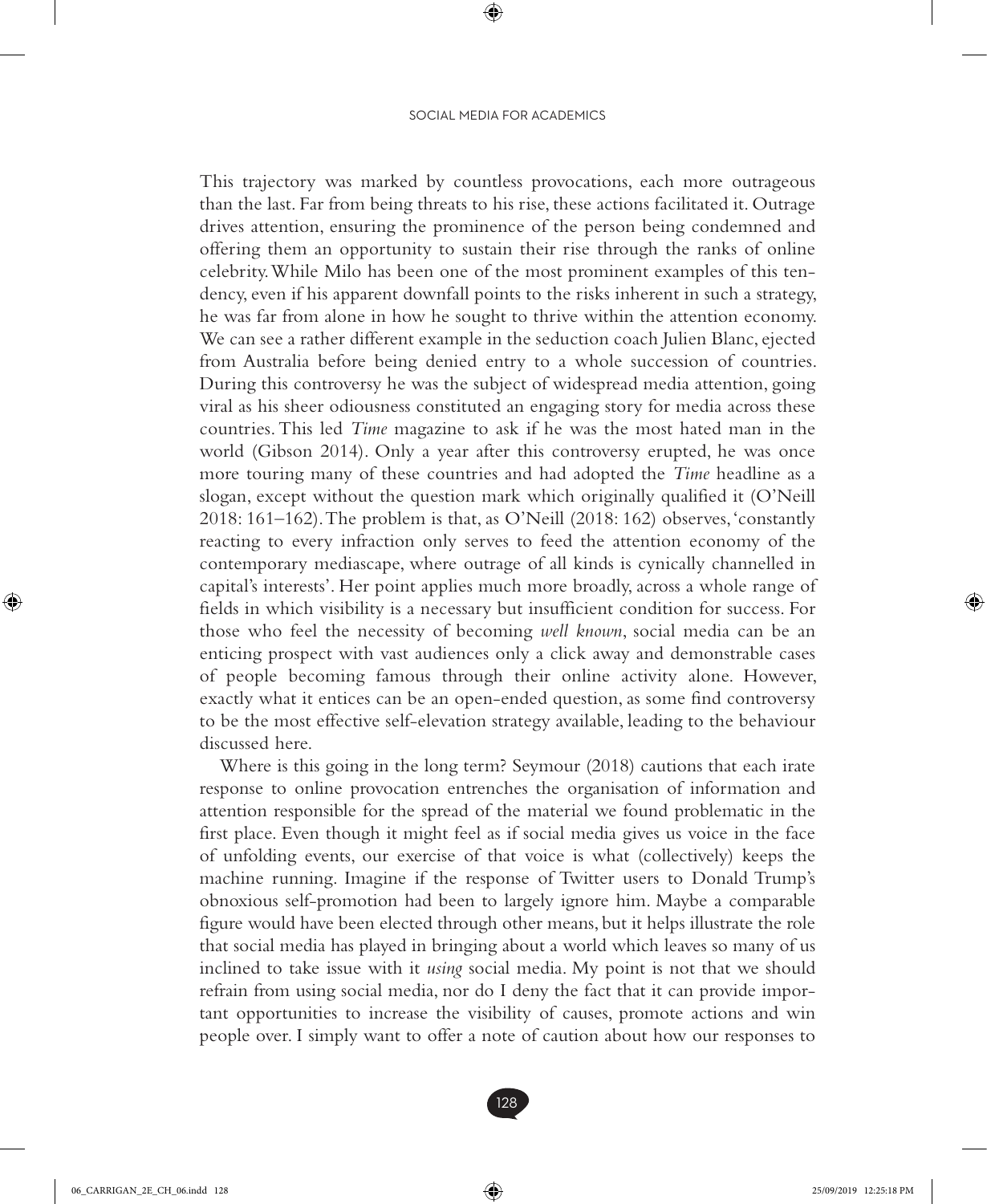social media can actually fuel the things we object to, ensuring the visibility of the objectionable and the influence of the absurd. Not only does the twittering machine have the capacity to suck us in, in the process it can leave us contributing to those features of it which we most object to.

When I spoke to the social psychologist Petra Boynton, she described to me how organisations which had once been suspicious of social media or seen it as a waste of time have increasingly accepted it as a fact of life which ought to be encouraged. But this has created a pressure for *everyone* to engage *all the time*, which creates many problems. Framing digital engagement as an unambiguously positive thing, defined by clear guidelines for how to behave, obscures the problems and makes them difficult to deal with. For instance she explained to me how her current work on pregnancy loss created difficulties online, as it's a subject which is unavoidably upsetting by its nature. Where's the boundary between something being (legitimately) upsetting and being (illegitimately) offensive? These are questions which can be hard to address from inside the twittering machine, as those confronting the problems are so immersed in what they are doing that it can be hard to step back in order to reflect on potential solutions. If everyone is competing to be heard above the din, it's hard for us to step back and reflect on *how* we are talking to each other. The problem is made worse if there are aspiring provocateurs, monopolising attention by dealing in controversy and provoking outrage. But a creeping culture of digital boosterism in certain sections of the academy also makes it difficult to approach digital engagement in a nuanced way, instead leading us to a situation where universities take credit for the successes and individuals are blamed for the problems (McMillan Cottom 2015a).

It would be surprising if people were not put off by this. In a post-Snowden age, where the revelations about Cambridge Analytica have laid bare what we all suspected, surely it is a mistake to entangle our professional futures with these social media platforms? There is a growing chorus of voices calling for people more broadly to quit social media. The computer scientist Cal Newport (2017) makes this case in a TEDx talk, arguing people tend to gain little and lose lots through their use of social media. The technologist Jaron Lanier (2018) published a book length argument, *Ten Arguments for Deleting Your Social Media Accounts Right Now*, offering a powerful account of a business model predicated upon manipulation which has become endemic across providers of these services. The public intellectual Andrew Sullivan (2016), one of the most influential figures in establishing the ecosystem of content we now find through social media, holds up his own experience of information addiction as an outlier elucidating a tendency which is becoming ubiquitous: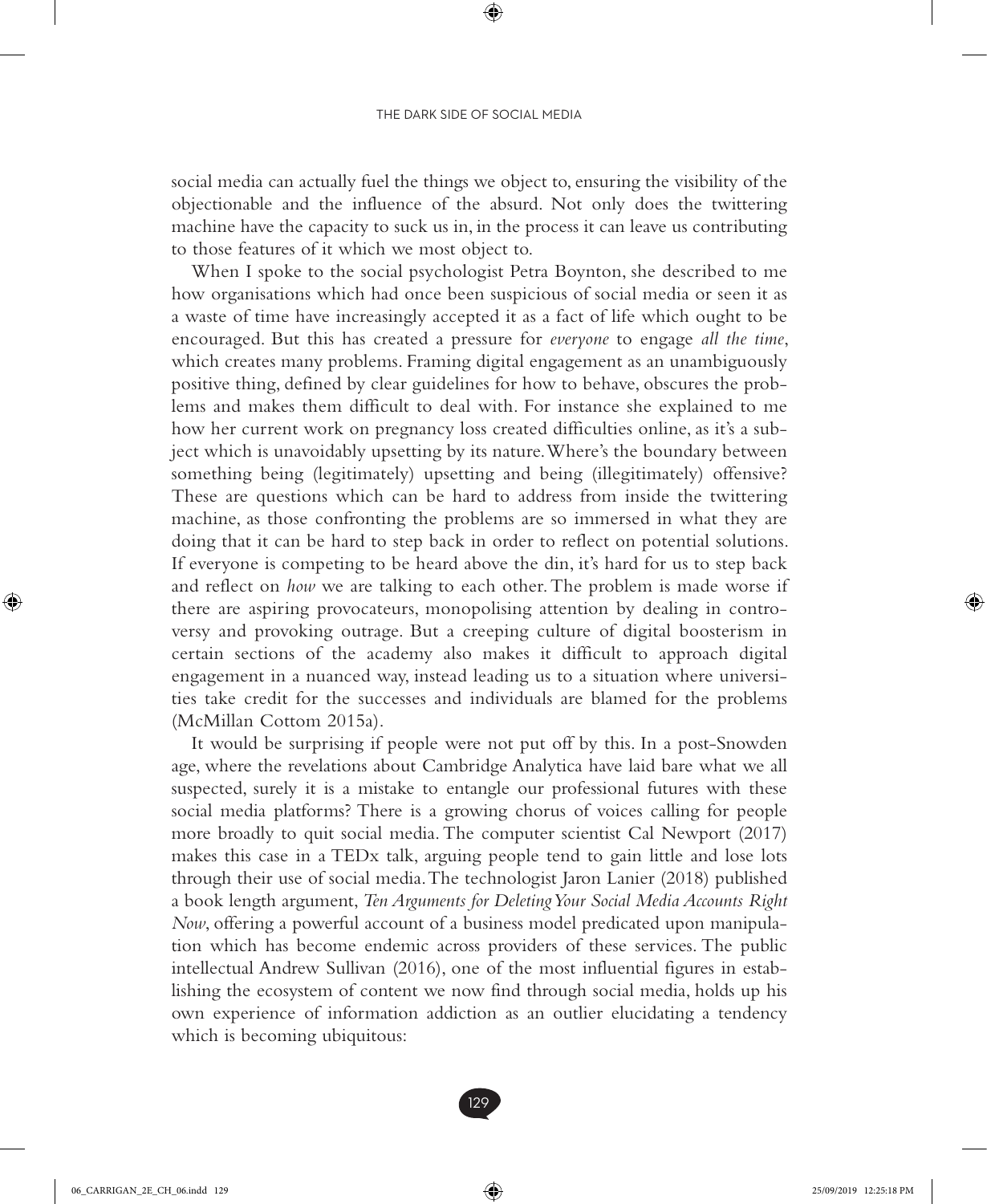#### SOCIAL MEDIA FOR ACADEMICS

For a decade and a half, I'd been a web obsessive, publishing blog posts multiple times a day, seven days a week, and ultimately corralling a team that curated the web every 20 minutes during peak hours. Each morning began with a full immersion in the stream of internet consciousness and news, jumping from site to site, tweet to tweet, breaking news story to hottest take, scanning countless images and videos, catching up with multiple memes. Throughout the day, I'd cough up an insight or an argument or a joke about what had just occurred or what was happening right now. And at times, as events took over, I'd spend weeks manically grabbing every tiny scrap of a developing story in order to fuse them into a narrative in real time. I was in an unending dialogue with readers who were caviling, praising, booing, correcting. My brain had never been so occupied so insistently by so many different subjects and in so public a way for so long.

He argues that this once fringe experience is becoming the norm for regular uses of social media who own smartphones, 'connecting them instantly to a deluge of febrile content, forcing them to cull and absorb and assimilate the online torrent as relentlessly as I had once'. His argument is reflected by a whole range of intellectuals who in different ways hold social media responsible for a crisis of distraction, undermining our shared life and robbing us of the capacity to sit with our thoughts and know ourselves (Carr 2011, Turkle 2016). The argument I'm making about the twittering machine might seem to be in agreement with these critics, reflecting a shared concern that social media is changing our behaviour in undesirable ways. But my problem with what they are arguing is twofold. Firstly, it ignores the range of ways in which we can use these platforms and how the balance of benefits and costs shifts as a consequence. Secondly, each of these people has been able to make this case because of the visibility they already enjoy. Each has an extensive platform already, in the older publishing industry sense of 'the position from which an author speaks – a combination of their credentials, visibility and promotability, especially through the media' (Thompson 2010: 86). In the case of Cal Newport it includes digital platforms as well, with his parallel career as a thinker on productivity being established through a popular blog, which we can assume has built an audience through social media even if the author did not explicitly seek this himself. These critics are already thriving in the attention economy while lecturing others about the dangers of using the means available to them to participate. Rather than lecture people about the risks of social media, I want to help them find concrete steps which will enable them to take advantage of the opportunities these platforms offer while mitigating the risks. There are limits to how far we can address these as individuals but responding to this by framing users as passive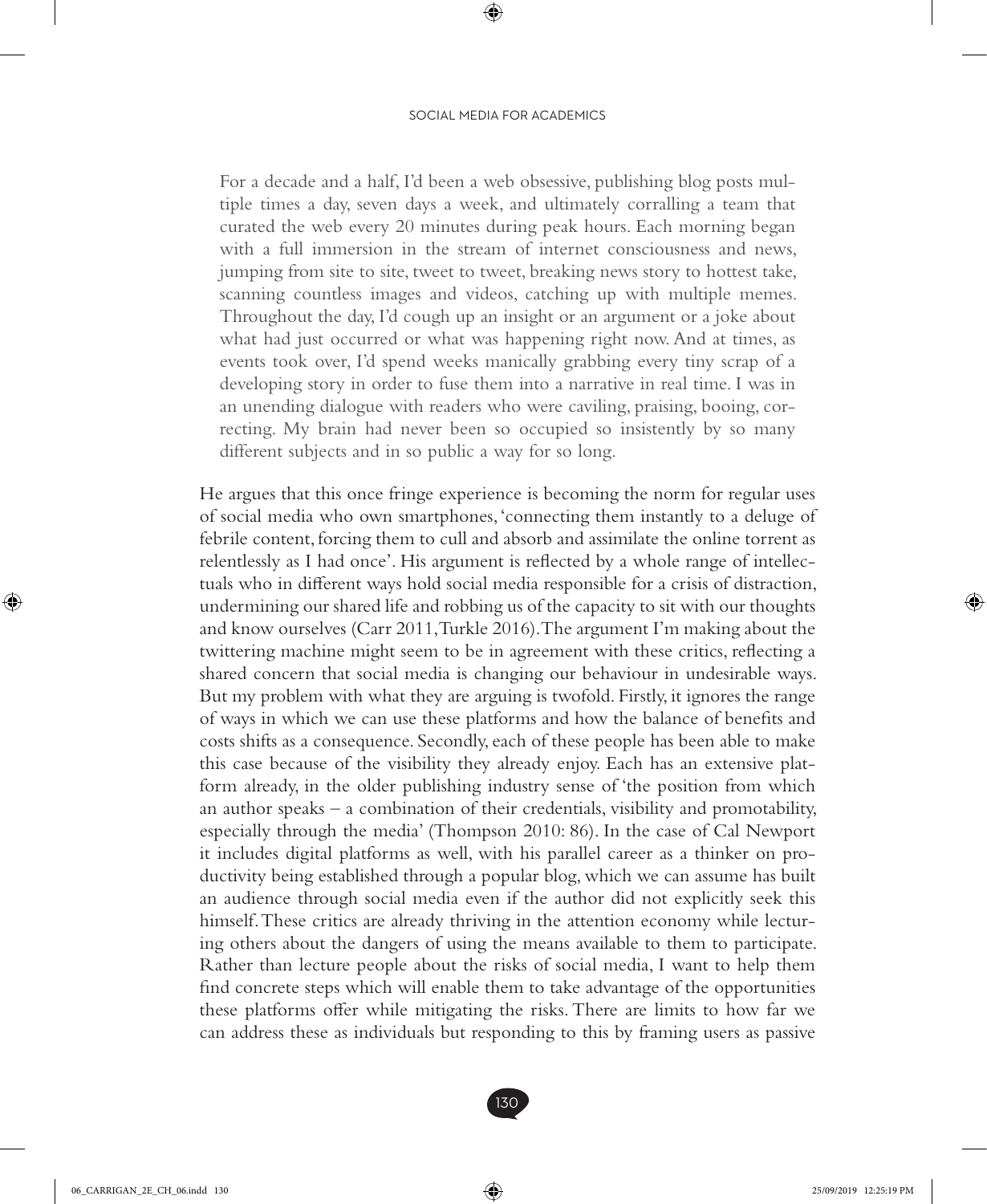victims of social media is unhelpful, if people still want to use these platforms in their personal and professional lives.

To approach the issue in this way does not entail a denial of the issue these critics are raising. In fact the many problems generated by the twittering machine have created a pressure for the platforms to respond. In some cases, these responses seem well judged, introducing rules and regulations which many would suggest are long overdue. For instance Twitter has introduced new rules on spam in pursuit of healthier conversations, threatening accounts which repeatedly share the same content or regularly repost links without commentary. These promise to help mitigate the escalation dynamics which have characterised the platform, ensuring people focus on quality over quantity. In other cases, it's less clear these moves will help solve the underlying problems. For instance, Facebook has introduced a range of new initiatives after the public backlash over Cambridge Analytica and the growing outcry over 'fake news'. There are limits to the voluntary reforms we can expect from platforms because as many critics have pointed out, these problems are a direct consequence of their business model rather than being the unwelcome intrusion of external factors (Lanier 2018, Zuboff 2019). But if we take the agency of users seriously in the way I am suggesting then we can see a range of ways in which platforms can ameliorate these problems even within their existing business model, as well as techniques which users can adopt to defend themselves against the more insidious impacts of platform culture. This matters because it is possible to extricate ourselves from the twittering machine, as well as avoid getting drawn into it in the first place. We should learn, as Mark Fisher puts it, to use social media but not live inside it. If we want to develop a 'more instrumental relationship with it' as a 'means of dissemination, communication and distribution' then we need to understand how platforms seek to influence our behaviour, as well as how others act in ways shaped by these influences (Ambrose 2018). Being wary of the *amplification obsession* which the twittering machine can give rise to is a crucial first step. In its most extreme forms this encourages strategic provocation of the kind we've discussed, but in its milder variants it simply means that the pursuit of popularity comes to substitute for other goals. If you find yourself framing the accumulation of followers as your overarching goal then it's crucial to ask what purpose this actually serves. Articulating a sense of what you are using social media for can help guard against a creeping preoccupation of this sort. What are you trying to do? There are many answers to this question and they may change over time. But having them to hand can provide a touch stone which you can return to if you find yourself getting sucked in. In the next two sections we consider other trends which create problems for academics before turning to practical responses in the final section.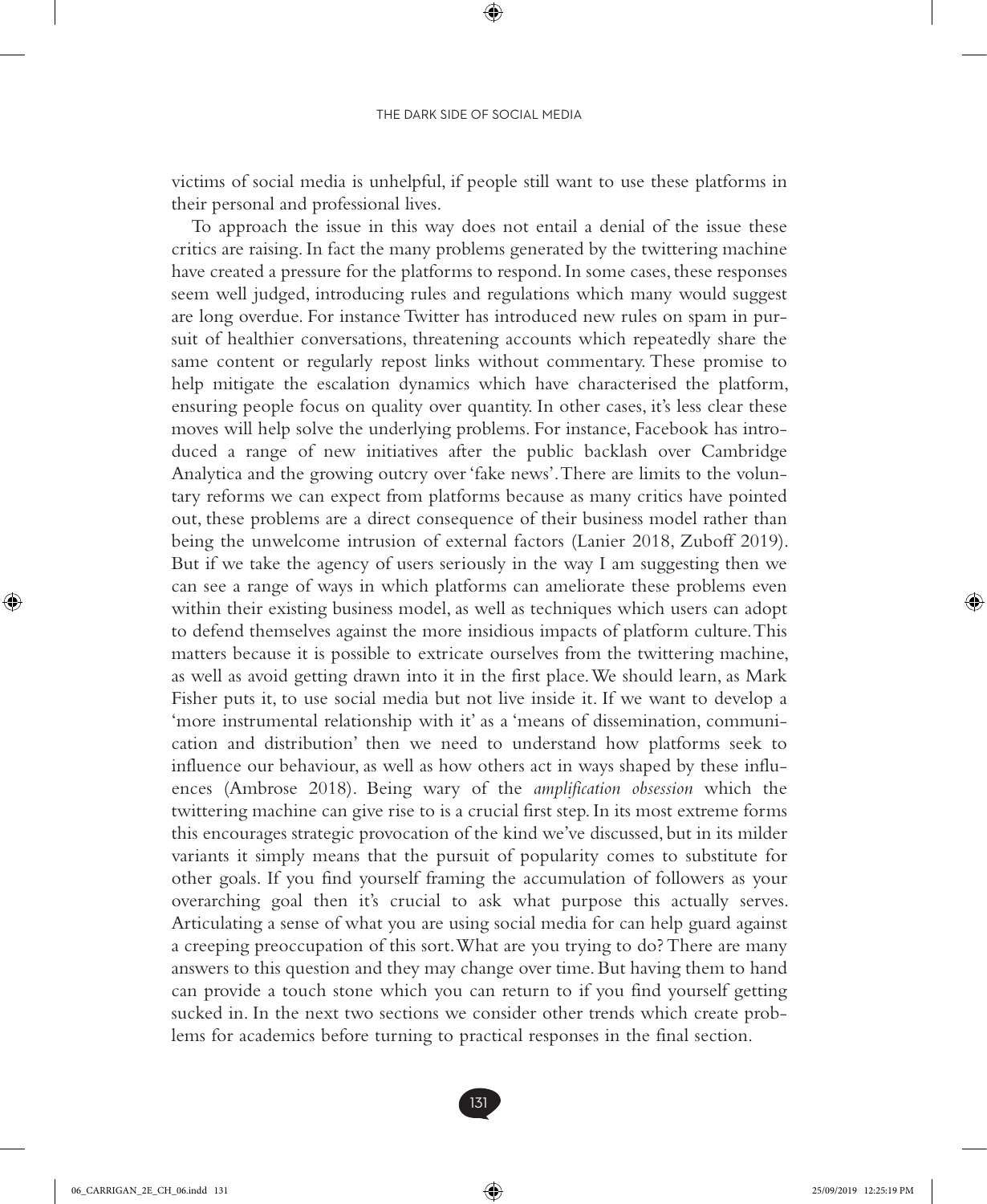## **INEQUALITIES OF VISIBILITY AND THE FUTURE OF ACADEMIC LIFE**

What does it mean for the academy if increasing numbers of academics become ensnared within the twittering machine? Many people have experienced social media in a way which suggests it overturns existing hierarchies, eliminating the status distinctions that we continually encounter in academic life. There is a superficial plausibility to this claim. As Drezner (2018: 91) notes, 'Senior scholars who join social media to advertise their scholarly work must confront the reality that despite their hard-earned academic prestige, there will be graduate students with more Twitter followers'. Furthermore, the platforms themselves make it easier to interact across these status distinctions, lessening the anxiety involved in approaching a senior scholar that might be felt if this were being done at a conference. However, it would be a mistake to infer from this that social media is making the academy a less hierarchical place. I suggest that two things are happening here. Firstly, the culture encouraged by social media platforms is increasing the informality of interaction between academics, at least when this takes place online. Secondly, social media is introducing *new* hierarchies into academic life, with social media popularity supplementing the established hierarchies of *standing amongst your colleagues* and *measurement of your publication record*. The relationship between these forms of standing is far from straightforward. As we have seen, standing amongst your colleagues doesn't automatically translate to social media popularity. But social media popularity *can* translate into measurement of your publication record, at least if it is deployed for the promotion of your papers, by making it more likely that others will download, read and cite them.

There are many questions here which ought to be a focus of research over the coming years. If increasing numbers of academics pursue social media popularity, as a consequence of *internalising the popularity principle through the habits they build up as platform users* and/or *pursuing the career benefits taken to ensue from social media popularity*, it seems likely to create a number of problems. Firstly, the popularity principle fuels a competitive escalation in social media activity, making it necessary for people to shout more loudly and more often in order to be heard (Beer 2013, 2014a). As Veletsianos (2016: loc 839) puts it, 'remaining visible on a social networking and fast-moving platform such as Twitter means that one has to share often and frequently, or else one's voice and presence are diluted in the sea of information that is already present'. If *posting more frequently* or *posting more provocatively* are discernible as techniques through which a user can make their voice heard, as opposed to fading into the background cacophony, others will be encouraged to do the same because the platform will become *faster moving* and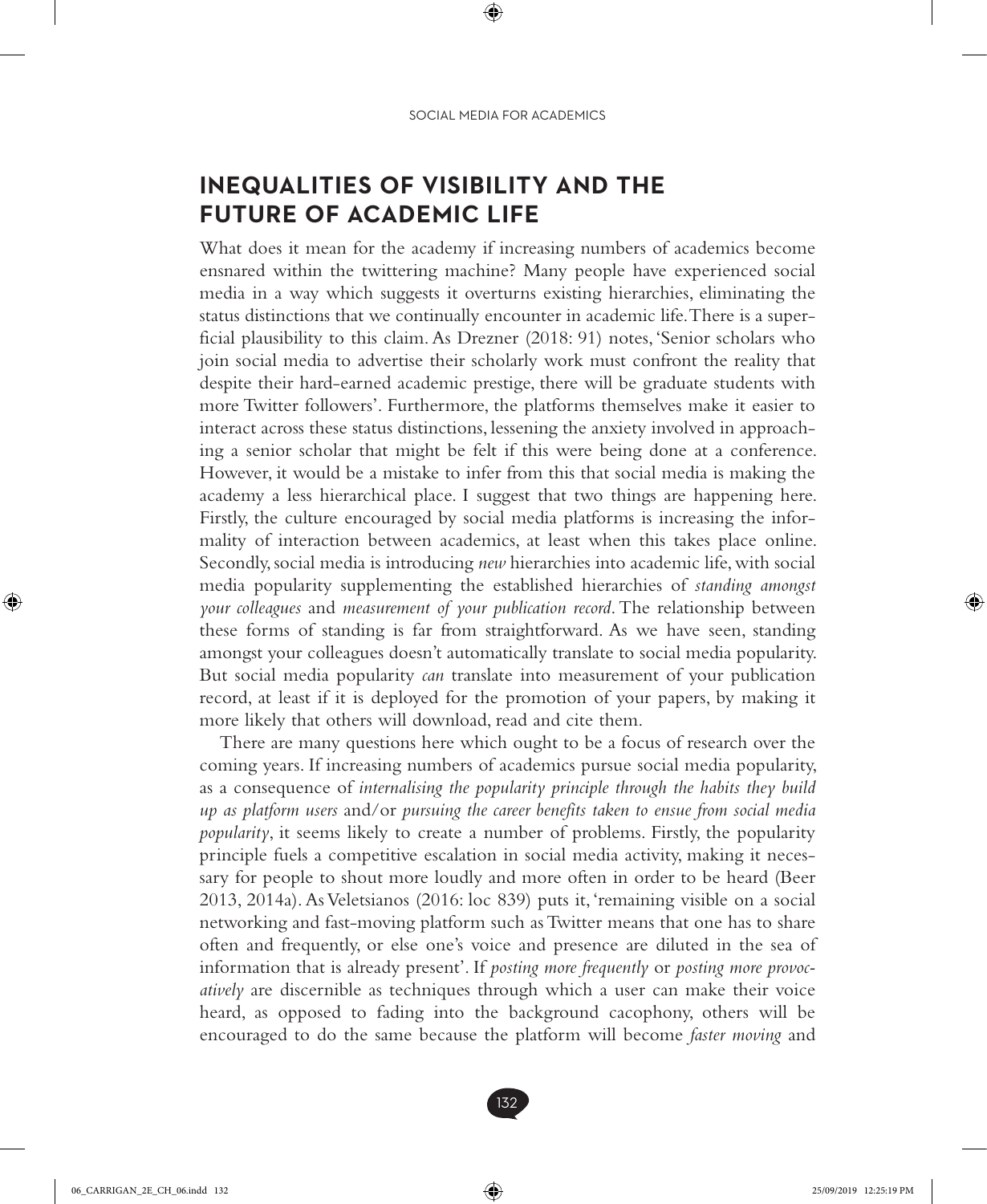*more provocative* as a consequence of users following this logic. Secondly, the popularity principle risks having unwelcome effects on academic culture because what happens online is unlike to stay online. The form which these effects take is likely to vary between disciplines. For instance consider Dean's (2017) worries about political science: 'the emergence of short term punditry as a benchmark of one's status within the profession' leaves political scientists pursuing 'hot takes' in response to breaking news in a manner which risks squeezing out slower and more reflective forms of analysis.

My concern is that pursuit of social media popularity is liable to have all manner of effects, both in terms of who gets heard and how they speak. The key question here is how what van Dijck (2013) calls the popularity principle might influence the behaviour and practices of academics as they embrace social media. As she defines it, the popularity principle holds that 'the more contacts you have and make, the more valuable you become, because more people think you are popular and hence want to connect with you' (van Dijck 2013: loc 310). This concept is coded into the architecture of social media platforms in a way that is impossible to avoid, reflecting the broader attention economy in which 'attention means eyeballs or (unconscious) exposure, and this value is an important part of Internet advertising in the form of banners, pop-ups, and paid ad space on websites'. There's money to be made from popularity, or rather turning popularity (often, as van Dijck points out, equated with values of truth, trust and objectivity) into a quantifiable commodity (van Dijck 2013: loc 1281). It might feel like you would be immune to this, but if you encounter a popular Twitter feed, previously unknown to you, how does the high follower count influence your perceptions of it in the absence of any other information? At the very least, it's likely to factor into a sense that there's something authoritative or valuable about the account. After all, surely those followers must have arrived for a reason? The popularity principle is insidious and it is built into social media platforms themselves. Value comes to be quantified in terms of the accumulation of followers, likes, retweets and reblogs. Yet as van Dijck (2013: loc 1360) notes, the 'concept of "liking" pushes popular ideas or things with a high degree of emotional value … "difficult but important" is not a judgement prompted by social media sites'. In using social media, academics are entering into an attention economy heavily structured around the popularity principle.

What are the implications of this attention economy for scholarship? The risk is that, as the political blogger Ezra Klein (2015) puts it, '[t]he incentives of the social web make it a threat to the conversational web'. The increasing reliance on social media to drive traffic to blogs encourages certain ways of writing posts. The most obvious manifestation of this can be seen in the rise of viral content websites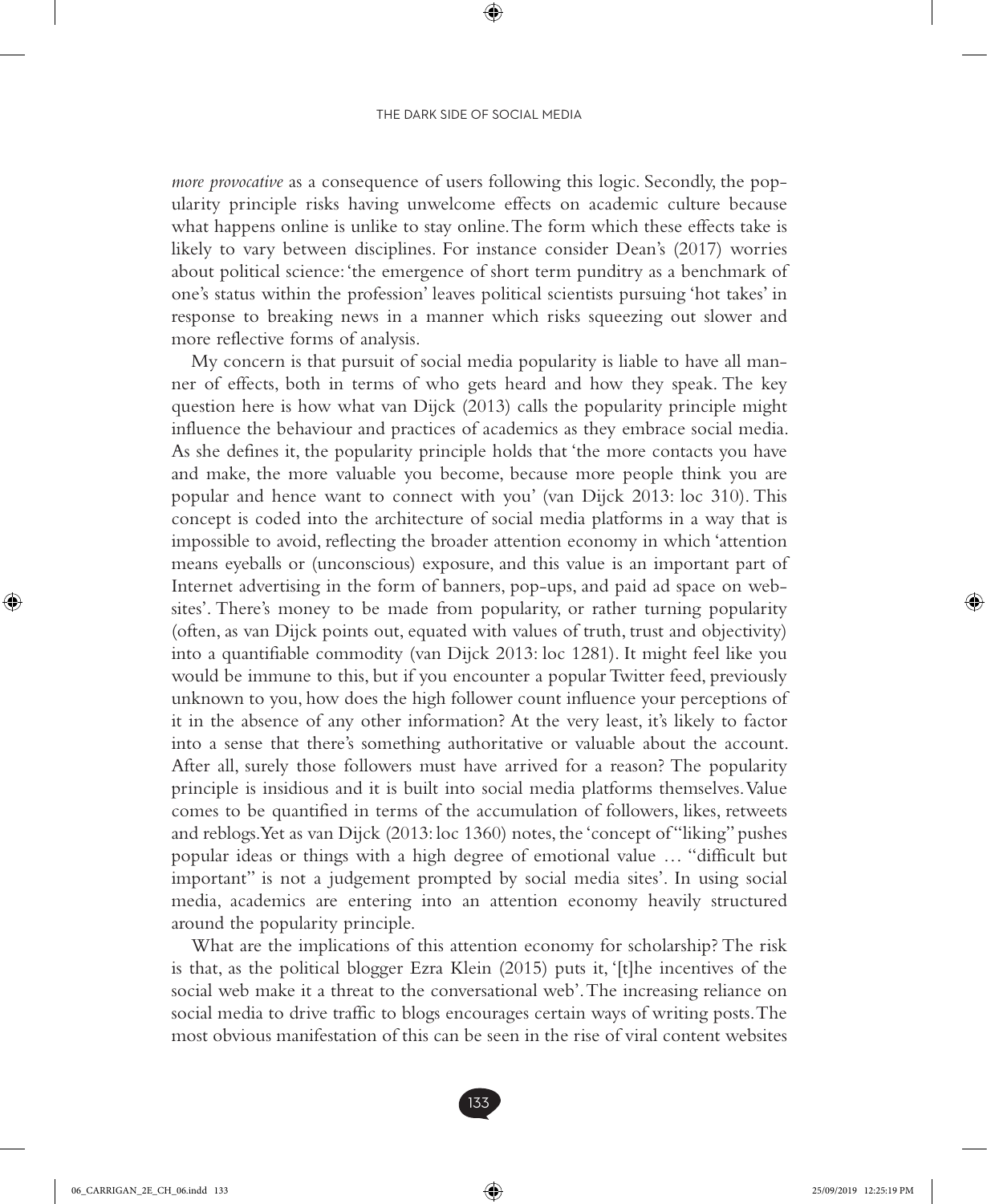but there are more subtle manifestations as well. Klein's point is that 'the social web' encourages an atomisation of content because individual posts circulate on their own rather than relying on readers' repeated visits to the author's blog. He presents this as a negative thing because it mitigates against the intensely conversational style that used to characterise the political blogosphere in which arguments were developed through mutual engagement across whole sequences of blog posts (Rosenberg 2010). While he may be undervaluing the conversations which emerge on social media in response to blog posts, he nonetheless makes an important point about the implications of content needing to 'travel' in a way that was not formerly the case. Obviously these pressures aren't inexorable but their influence can be surprisingly effective, as the obvious desire of bloggers to gain an audience for their posts gradually chips away at a principled opposition to changing how they write in order to better solicit a readership. The growing reliance upon social media to drive traffic to blogs, something which is compounded by Facebook's desire to be 'a gateway to social content, a toll road to a data infrastructure that facilitates all forms of online commercialized sociality', only adds to the pressures inherent in the popularity principle around which social media platforms are structured (van Dijck 2013: loc 1391).

The centrality of the popularity principle may be most pronounced in the case of Facebook but it's far from being unique to it. One of Amazon's most groundbreaking innovations was the extension of their initial Hot 100 bestseller list to encompass everything on the site, drawing authors into a neurotic fixation with where they ranked on this all-encompassing list (Stone 2013: 75). The choices YouTube users make are heavily guided by selection mechanisms, including search engines and ranking algorithms, which inevitably favour some producers over others. Selection of the 'most popular' videos is the most pronounced manifestation of this but the guiding of user choices is built into the interface of the platform itself (van Dijck 2013: loc 2328). In part this can be fairly attributed to the practical challenge of dealing with the sheer scale of the content uploaded to YouTube. Without filtering it would be difficult to find relevant content in the 3,000 hours of video that have been uploaded in the ten minutes or so I've been writing this paragraph, let alone the entire content of the site's archive (YouTube 2015). But contrary to the rhetorical focus on the blurring of boundaries between viewers and producers, evidence suggests that the site's architecture is designed to favour their official partners, allowing some professionalised amateurs to make a living out of the system and entrenching a sense of possibility that one will be 'discovered' through YouTube (van Dijck 2013: loc 2396–2610). The most obvious example, however, is the ranking facilitated by Google, a service which has sought to identify the most popular content from the outset. As Vaidhyanathan (2012) asks,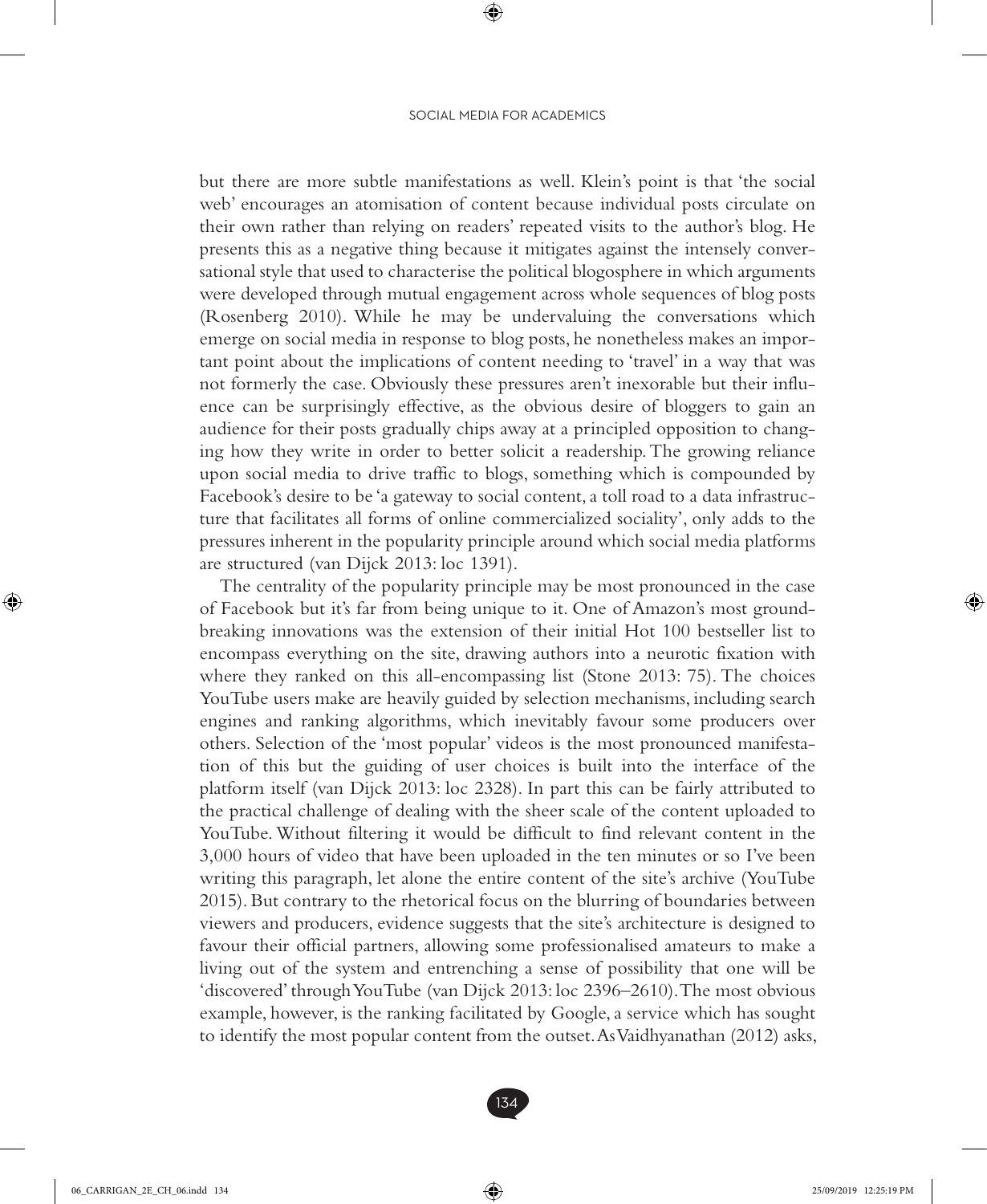'Does anything (or anyone) matter if it (or she) does not show up on the first page of a Google search?'. The simplicity of the interface and the objectivity of its ordering belie the biases ('valuing popularity over accuracy, established sites over new, and rough rankings over more fluid or multidimensional models of presentation') that are built into it (Vaidhyanathan 2012: loc 211). To seek popularity is the most reliable way to ensure you will be seen online.

The problem arises because, as van Dijck (2013: loc 1569) notes, users 'quickly learned how to play the system and accumulate a lot of clout on Twitter'. In some cases this might involve straightforwardly copying and pasting content that can be seen to be popular – a judgement that's easy to make because each tweet has its metrics incorporated into its own presentation. But the more subtle aspect of this concerns the manner in which popularity accumulates in a winner-takes-allmanner: 'the more people follow someone, the trendier he or she becomes; the more people retweet a quote, the more impact it has in the twitterverse' (van Dijck 2013: loc 3227). It's in the interests of social media platforms to ensure the prominence of those users with a proven capacity to generate engagement on their site. After all, this amounts to more traffic for advertising, more buzz to draw users into the site, and higher statistics with which to appeal to the markets for more capital. These incentives, and the ease with which they can be accommodated within algorithms which serve other more immediately practical purposes, leave some users objectively positioned as more valuable than others within the platform (van Dijck 2013: loc 2353).

This doesn't mean that all roads inevitably lead to BuzzFeed. It also doesn't mean that academics using social media will inevitably lead to the deterioration of scholarly standards, due to a neurotic preoccupation with the accumulation of influence (as measured in follower counts and retweets) increasingly encourages simple communication likely to prove popular at the expense of complex ideas which may not thrive because of their difficulty and ambiguity. Using social media doesn't mean academics will *inevitably* come to talk in TED soundbites and forego activities of intellectual worth. But the risk of a drift in this direction exists and that's why it's important to be aware of this at the outset, not least of all in order to reflect on your motivations if you find yourself engaging online with some regularity. It also helps us to be critical of the rhetoric of democratisation, such that it is assumed social media will 'disrupt' the hierarchies of academia. It won't. It might, however, make them more complex, as influence and esteem accumulate through a more diverse set of mechanisms than was formerly the case. But, as I discuss later in this chapter, it's easy to see how academics might get drawn into the logic of self-evaluation through metrics: if your h-index can be understood as tracking success then is it really a stretch to imagine the same being true of your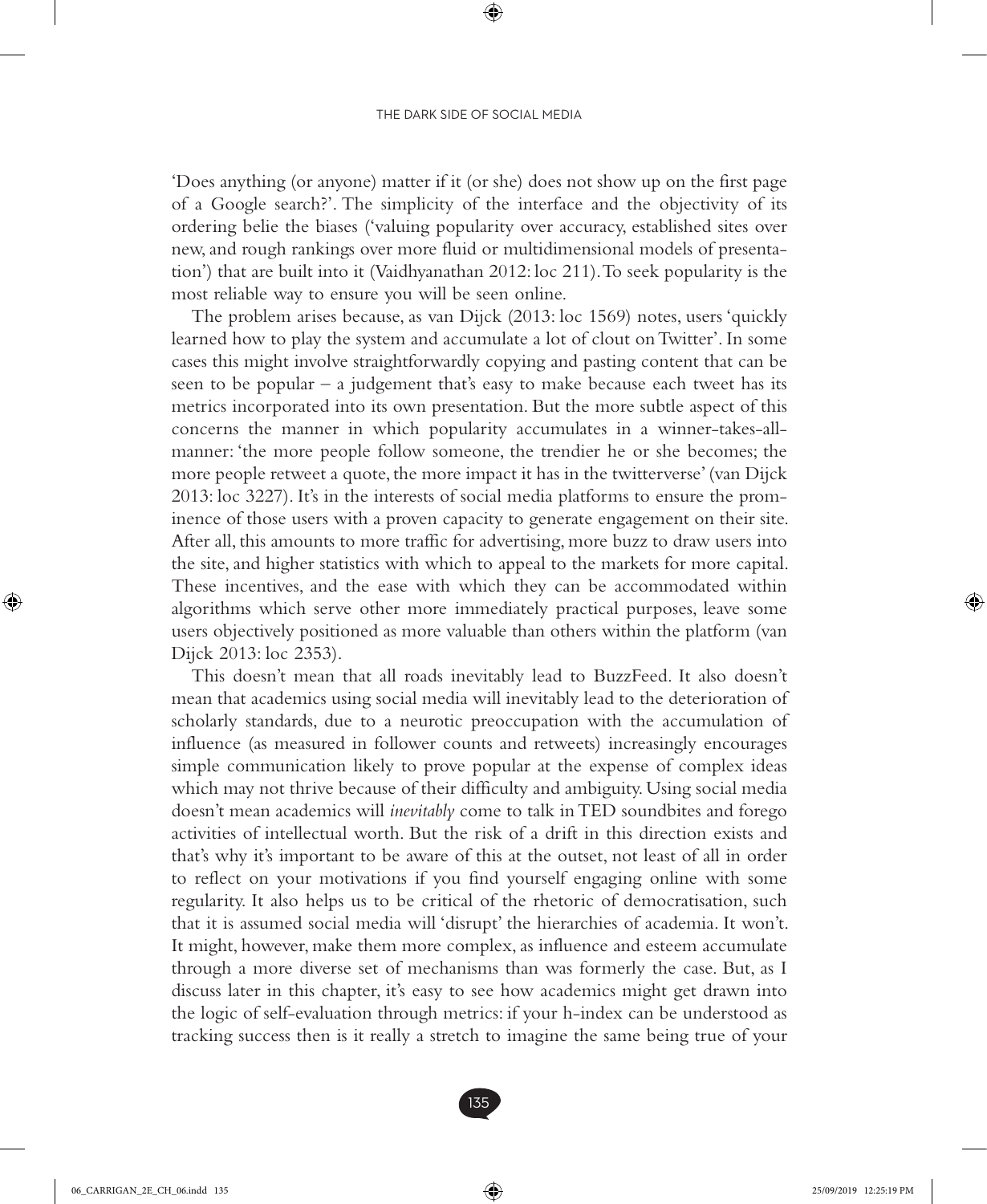quantity of Twitter followers? More worryingly, it's easy to imagine managers embracing such measures as an attempt to evaluate a capacity for impact and engagement.

Morozov (2013) sees evidence of this trend in the popularity of sites like Google Scholar and Mendeley, worrying that they will further entrench an existing dependence upon 'the ability to get published and quoted by others' as the driver of career success by offering an ever-expanding array of metrics in terms of which academics will be expected to perform. Metrics are used in different ways across higher education systems internationally and this vast topic could easily constitute a book in its own right (Jump 2015). But if academic use of social media continues to expand, it seems inevitable that what Lupton (2014c) calls the 'Academic Quantified Self' will be shaped by this trend, as all manner of new metrics come to supplement those already used within higher education (Burrows 2012). The optimism of people like Clay Shirky (2008) needs to be countered with a reassertion of the distinction between systems of measurement and the value of what they measure, as well as recognition of how biases are woven into the very fabric of the social media platforms that might be drawn upon to provide new metrics. We need to avoid a 'wisdom of crowds' rhetoric in which popularity on social media comes to function as a cypher of value (Surowiecki 2005). There are many ways in which social media popularity could become an influential force within academic life, with few of them seeming positive in their consequences. To understand what this might look like, it's worth considering the figure of the superstar professor.

Social media hasn't created the celebrity academic but it has made it a category to which a greater number and range of people might aspire. It can be a gateway to the familiar markers of esteem associated with being a well-known scholar: paid speaking invitations, opportunities for media collaboration, requests for endorsements, extensive publication opportunities, paid reviewing work, invitations to join working groups, etc. These might be supplemented by requests which reflect popularity while nonetheless being less welcome, such as endless requests to peer review papers, assess monograph proposals or review grant applications. How these reinforce other forms of hierarchy remains to be established but we can speculate that they are unlikely to make the academy a more equal place. Even if social media expands the pool of celebrity academics, potentially making it more diverse than would otherwise be the case, it does so through the entrenchment of hierarchy: rewards flow to those who are known, valued and heard while those who are unknown, unvalued and unheard struggle to increase their standing. If we see social media platforms as democratic spaces then we miss how unevenly attention is distributed across them. For instance as Veletsianos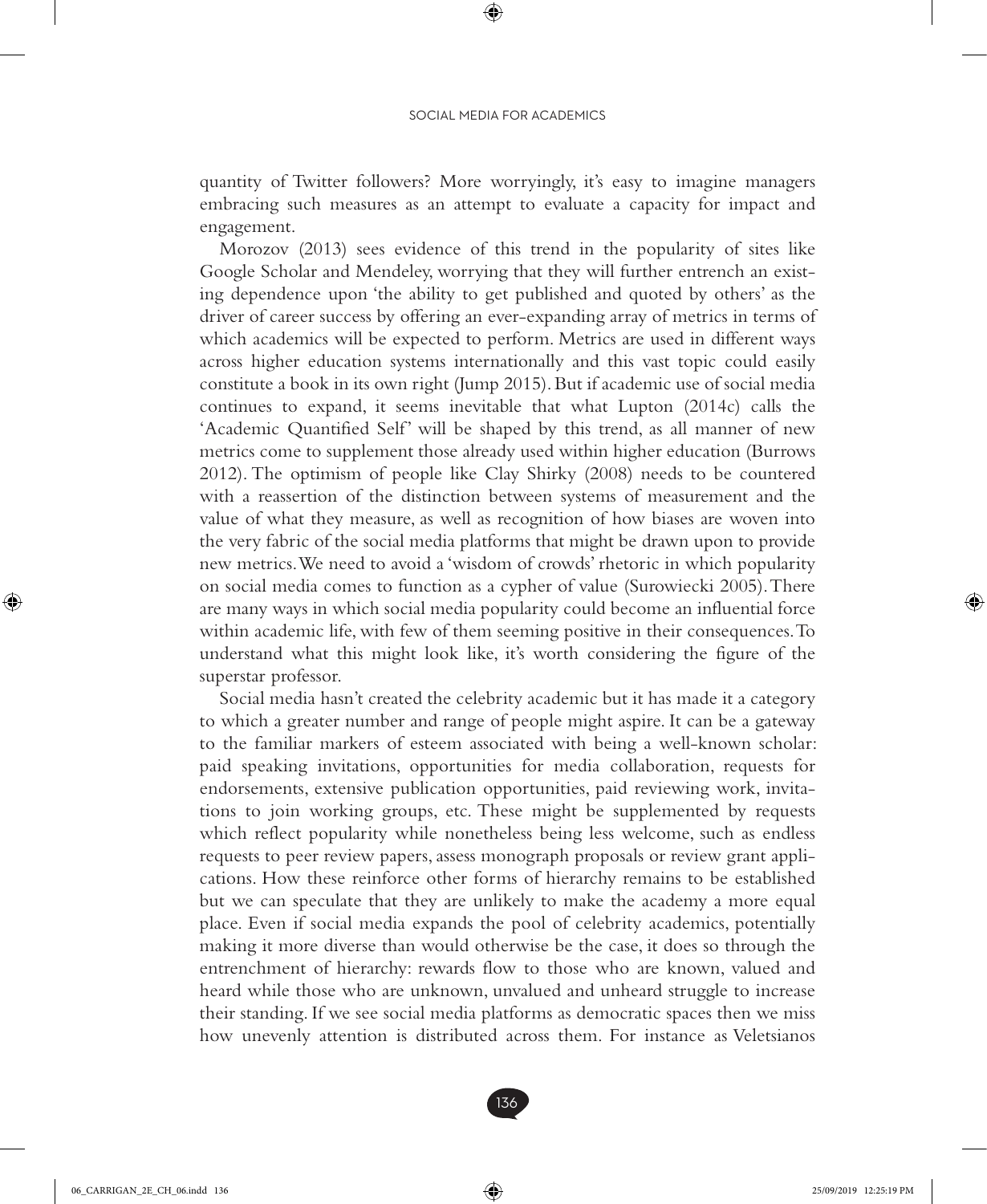(2016: loc 1162–1708) found in a study of educational tweeters, the top 1% of scholars had an average follower count 700 times larger than scholars in the bottom 50% and 100 times larger than scholars in the other 99%. If this online popularity can be converted into offline rewards in the manner suggested, it doesn't matter whether these are established academics who leverage their existing prestige to build a following or new entrants who have accumulated visibility through their social media activity alone. Both are beneficiaries of a new hierarchy which supplements the existing hierarchies of academic life. Social media can play an important role in allowing more diverse voices to rise to prominence within academic life and this should be celebrated. But we should not confuse this with platforms making the academy less hierarchical. It is certainly true that social media allows everyone to have a voice, as its cheerleaders are prone to pointing it out. However, it does so at the cost of making it much more difficult for people to be heard, something which is crucial to grasp if we want to get to grips with the long-term effects of social media on higher education. Publishing projects creating platforms for academics to have access to established audiences have a crucial role to play here. There are examples which cross disciplines such as *The Conversation* and the group of LSE blogs. But perhaps the most interesting examples have a smaller audience and/or a narrower focus than this. Examples from my own discipline include *The Sociological Review, Discover Society, Everyday Sociology* and *The Society Pages* (a disclaimer: I work for the first and am on the editorial board of the second). I read blogs like *The Disorder of Things* and *Critical Legal Thinking* from adjacent disciplines. There will be examples from your own disciplines which I am unfamiliar with. These multi-author spaces have different intentions and different audiences, reaching out beyond a narrowly academic readership to varying degrees. But they are examples of a proliferation of outlets which enable academics to publish online and *ensure a readership*.

The fact these projects have built up their own readership, accessible to academics who want to write occasionally or even on a single occasion, means they can perform the function of *redistributing visibility*. This might not in itself mitigate the attention economy unfolding in academic life but it can nonetheless provide a corrective to it, as long as editors of projects like this recognise the important role they play as gatekeepers to online audiences and the implications for who gets heard and who doesn't in an academy where social media is increasingly ubiquitous. These projects also have an important role to play in addressing the parochialism which pervades social media. The Global Social Theory project founded by Gurminder K. Bhambra is an inspiring example of the form this can take. It seeks to correct the narrow focus on European male authors which characterises many reading lists on social theory, building a library which profiles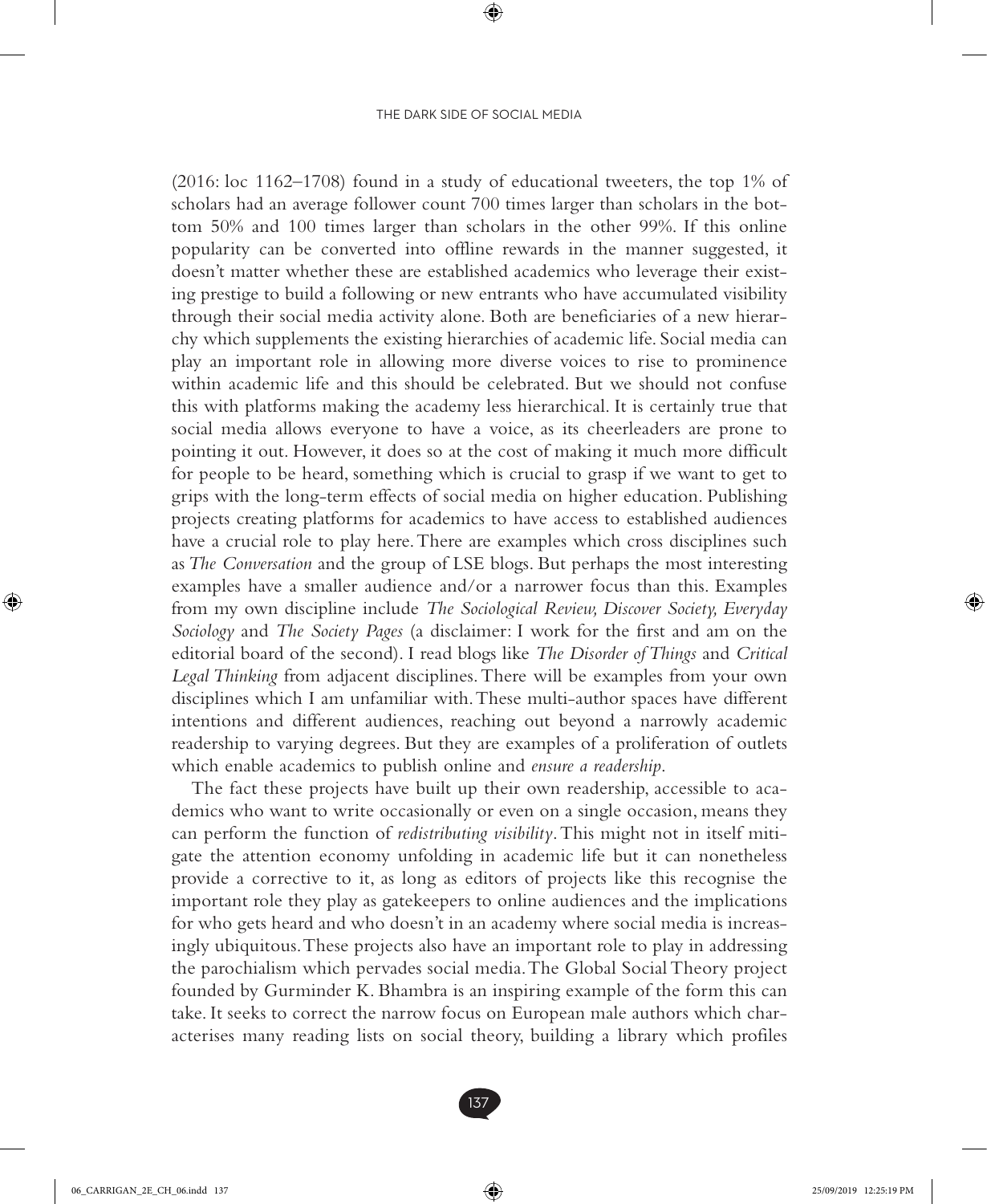theorists from around the globe and guides people about how to engage with their work and use it on reading lists. In this sense, it uses the affordances of social media to find ways to amplify voices outside of American and European intellectual currents. The site itself was created in WordPress and it was promoted, as well as contributions solicited, through Twitter and Facebook. The *Global Dialogues* newsletter produced by the International Sociological Association addresses parochialism in a slightly different way, with each newsletter being translated in 16 languages facilitating a genuinely global dialogue. Both projects feature contributions from around the world with the range of their contributors and the scope of their readership enhanced by social media even if their operations are not strictly dependent upon these platforms. They highlight the potential which social media offers for overcoming parochialism, if it is approached in the form of a practical project. Their necessity helps illustrate how social media can entrench Anglophone bias if unopposed, as multilingual academics find themselves nudged into engaging online in English if they want access to international audiences. Collective projects of this sort have a crucial role to play in mitigating the inequalities of visibility which social media is generating. But they can also play a role in ensuring that we can respond collectively to the problems of online harassment and political polarisation which increasingly pervade social media.

### **ONLINE HARASSMENT AND THE CONTEXT OF POLITICAL POLARISATION**

One of the features of the last edition which seemed most important in retrospect was the discussion of cases in which academics had faced harassment online and/or their university had responded in a punitive way to their online engagement. However, it struck me when reading the book again that these cases could easily be regarded as exceptions, outliers which operate as cautionary tales. If we frame them in this way then we obscure what they might teach us about the online environment which we all face, even if most people do not encounter them so directly or with such consequences. This section reflects on two features of platform culture which it is increasingly urgent to understand, *online harassment* and *political polarisation*, before reflecting on what they mean for academics who want to use social media in a safe and sustainable way. In many cases these features are interconnected in practice but distinguishing them in principle can help us recognise how these risks are confronted by academics in ways which reflect and reinforce inequalities within the academy and across wider society (McMillan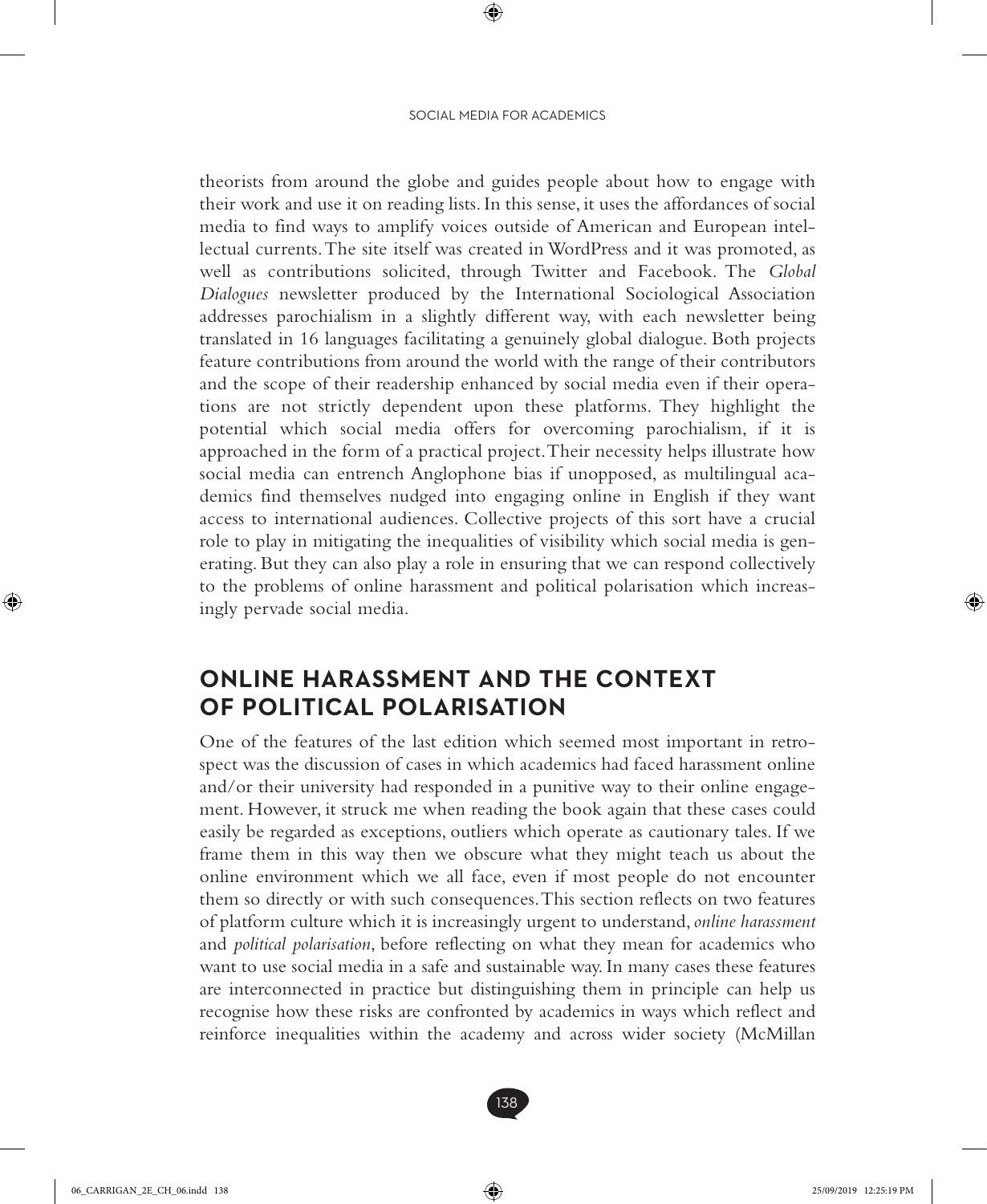Cottom 2015b). The discussion then turns to the implications of these trends for universities, particularly the risk of institutional over-reaction and what this means for academic freedom.

In recent years online harassment has come to figure prominently in public perceptions of social media, as platforms which were once greeted with utopian glee have increasingly been framed as lawless spaces in which harassment is the norm. The data we have available suggests there is some truth to this perception. A Pew Internet study found that 73% of adult internet users had seen someone be harassed in some way online and 40% had personally experienced it. The survey identified two categories of online harassment. The first category related to the experiences of name calling and embarrassment, while the second involved physical threats, stalking, sexual harassment and sustained harassment over time. Young adults were more likely to experience either category of harassment but young women were overwhelmingly the target of the more extreme behaviours (Duggan 2014). As the educational technologist Audrey Watters (2014: loc 1677) put it, 'Harassment – of women, people of color, and other marginalized groups – is pervasive online' in ways which reflect offline harassment but are made worse by the 'mechanics of the Internet – its architecture, affordances, infrastructure, its culture', which change 'what that harassment looks like and how it is experienced'. But this is compounded by the microaggressions which women and people of colour face online, as patronising assumptions, the impulse to mansplain and aggression when it is challenged produce a wearying environment in which those on the receiving end might already be worn down when they confront harassment of the sort the Pew study investigates (Watters 2014: loc 1771).

One of the most disturbing illustrations of the form this harassment takes in the academy is offered by religious studies professor Anthea Butler, who created a Tumblr site, *The Things People Say*, collating the racist abuse she receives online (Butler 2015). As McMillan Cottom (2015a) notes, Butler has close to 30,000 Twitter followers, suggesting a degree of visibility which many institutions would claim to admire and value immensely. It's worth noting that McMillan Cottom (2015a) herself has 'received 11 death threats' and '19 threats of what could be considered general bodily harm'. Grollman (2015b) points out that we can see countless instances in which 'scholars, particularly women and people of color, have been harassed, been subject to hate mail, or, worse, have received death threats in response to op-eds, blog posts, tweets, and other media appearances', concluding that there is little real institutional support for people attacked in these circumstances. In another piece McMillan Cottom (2015b) writes incisively of the potential for communications departments to over-react in the face of what may seem in the moment to be overwhelming public outrage: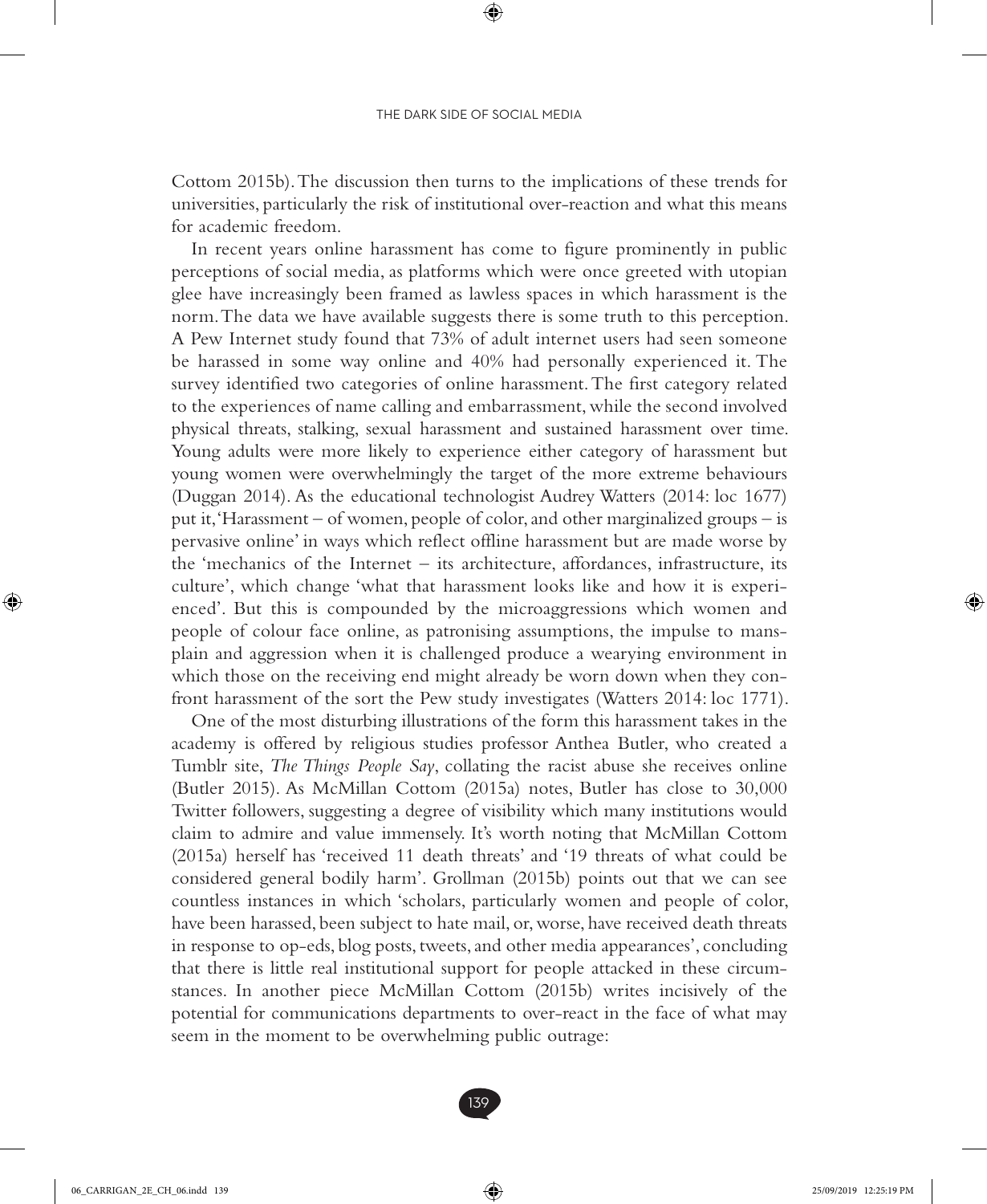In academia, where twenty readers is a big deal, 200 angry emails can feel like a tsunami of public opinion (it isn't). When three members of a committee can constitute a quorum, seeing 142 retweets of a negative opinion about your new assistant professor can feel like politics (it isn't). Five whole think pieces at the online verticals of legacy media organizations can feel like the powers-that-be are censuring your institution (they aren't; as my grandma would say, they ain't studdin' you except that right now you're filling empty space on a website). Basically, the scale of current media is so beyond anything academia can grasp that those with agendas get a leg up on pulling the levers of universities' inherent conservativism. (McMillan Cottom 2015b)

The novelty of such controversies compounds the underlying problem Grollman (2015b) diagnoses of what is often called 'academic freedom' being in fact a matter of 'academic tolerance', something which 'appears to be quite low for scholars of color who dare to critique racism and white privilege'. As Gregory and Singh (2018: 182) put it, 'the very experience of building a media presence is shot through with the politics of race and gender'. This is why it's so important to recognise, written as a white middle-class man whose worst fate online has been people being rude to me, the *targeted* nature of online harassment, as well as what it means for inequality within the academy. This also makes the suggestions I can offer seem rather facile to me because encouraging people to block and mute in the way I suggest in Chapter 8 doesn't really get to grips with the problem. Apps like Block Together provide access to *communal block lists* which renders the issue less individualised than it would otherwise be. Projects like those mentioned in the previous section can provide a bulwark against some of these problems, mediating online reaction through collective accounts staffed by people who accumulate experience of dealing with the pathologies of social media. But these remain surface level responses to the toxicity which platforms are generating, as well as to the wider social currents these are expressions of. This means that within the academy there are risks inherent in digital engagement which are confronted in profoundly unequal ways. In the rest of this section, we consider what it means for academic freedom when universities are liable to over-react to online events which are seen to bring the university brand into disrepute. But before we do so it's crucial to consider the other trend which is driving these problems, political polarisation and the online strategies it is giving rise to.

Political polarisation figures heavily in discussions of post-truth. For instance Roberts (2017) writes about *epistemic tribes* and what it mean for the future of democracy when '[i]nformation is evaluated based not on conformity to common standards of evidence or correspondence to a common understanding of the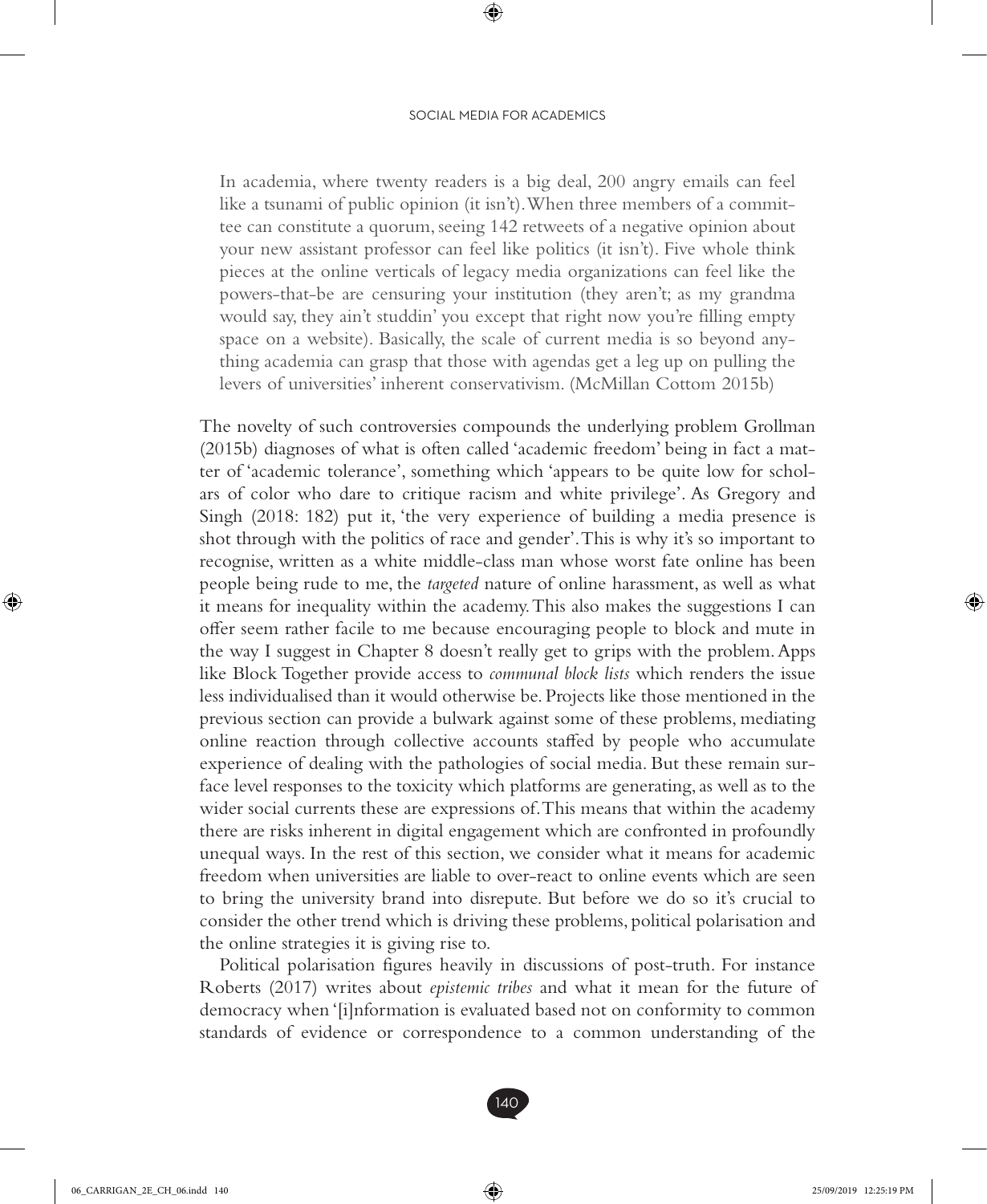world, but on whether it supports the tribe's values and goals and is vouchsafed by tribal leaders'. The journalist Evan Davis (2017) suggests there are a cluster of worries which coalesce under the umbrella of 'post-truth' such as calculated deception, fake news stories, conspiracy theories, wilful provocation and scepticism of experts. What they share is their contribution to a politics which is more polarised than ever. These discussions took on new life when the *Oxford Dictionaries* selected post-truth as its word of the year in 2016, defining it as an adjective 'relating to or denoting circumstances in which objective facts are less influential in shaping public opinion than appeals to emotion and personal belief'. It was a year in which the term went 'from being a peripheral term to being a mainstay in political commentary, now often being used by major publications without the need for clarification or definition in their headlines' (*Oxford Dictionaries* 2016). It might not be that post-truth has acquired the status of common sense but it is striking how quickly it came to be something most people understood when they encountered it in a headline.

Despite being framed as a hostility towards truth, it is perhaps more accurate to describe these trends as *post-factual*. Facts have long been used to build consensus around what is true and experts have played a crucial role in this process. Their authority in doing so has been grounded in a perception of neutrality which is now being called into question (Davies 2018). It remains a matter for philosophical debate whether the Trump administration's spokeswoman Kellyanne Conway's infamous invocation of 'alternative facts' counts as a denial of factuality itself or a rejection of the facts offered by establishment journalists. If we accept that facts are accurate descriptions of the world then there's certainly a case for the former, which is exactly why I would argue we need to take the notion of post-truth seriously even if it has inspired a lot of vacuous commentary. But what's important to grasp for our purposes is the role that *hostility to expertise* is playing here, as facts are seen to be weapons deployed by experts to further their own interests. The notion that facts can be politicised seems incontestable to me, as can be seen in the increasingly rich scholarship exploring how doubt has been deliberately cultivated in what might otherwise have become uncontested matters of fact when commercial interests were in question. However, what should be contested is *who* is doing this politicising and *whose interests* are served by it. But in casting doubt back upon the motivations of those crying 'fake news' we entrench the cycle of doubt in which we all become decreasingly willing to accept that those we disagree with might have benign intentions. In the terms of the political philosopher Chantal Mouffe (2000, 2005), we go from seeing our opponents as *legitimate* adversaries to be opposed, to seeing them as *illegitimate* enemies to be defeated. As the span of Mouffe's own work makes clear, this process neither began with social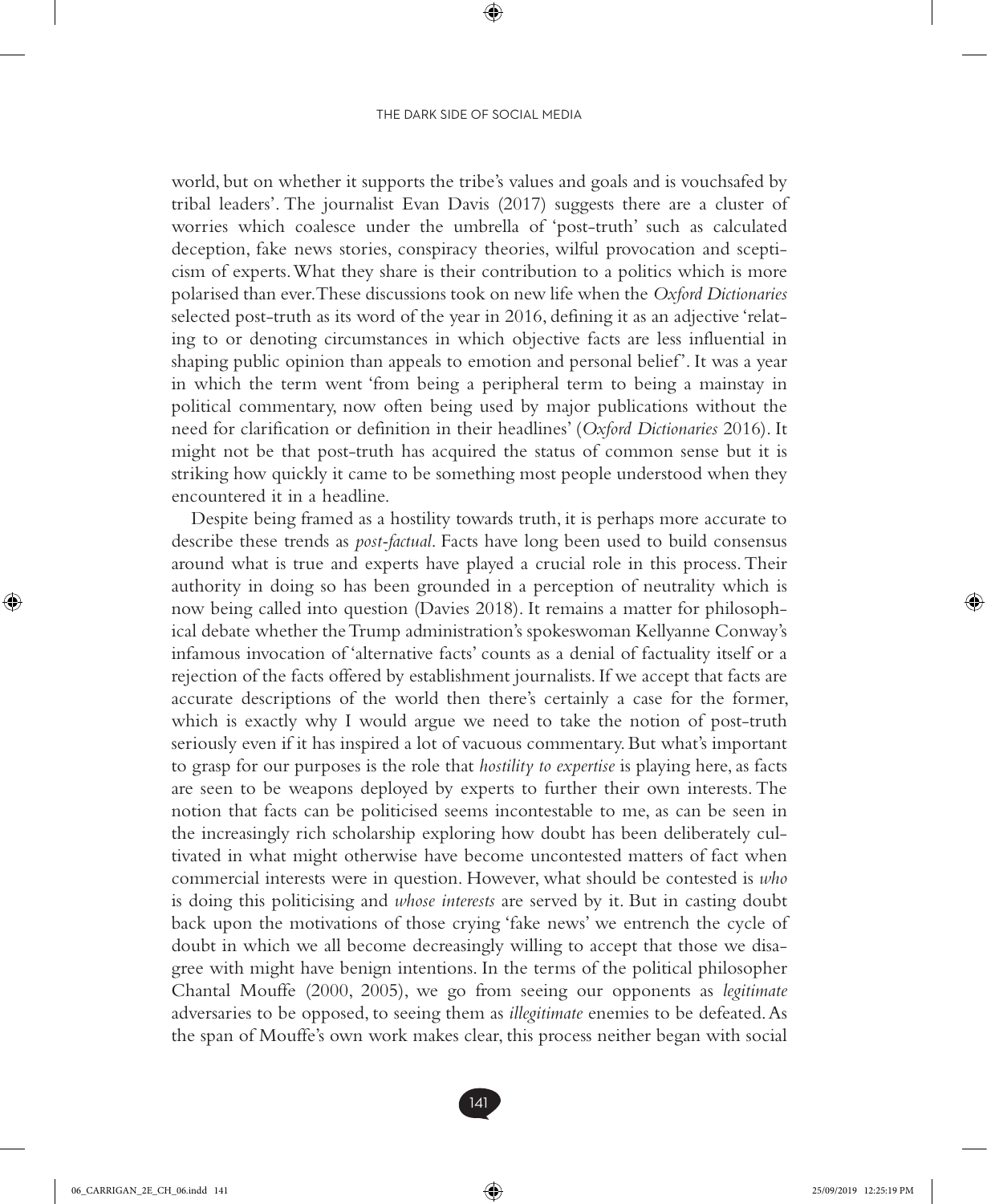#### SOCIAL MEDIA FOR ACADEMICS

media nor will it end with it. But it provokes fuel for the fire which is driving this polarisation, with experts caught in the middle as those who have traditionally been tasked with establishing facts and underwriting consensus. Bemoaning this outcome doesn't entail a naive defence of expertise but it does mean we see it as a problem when we can't reach agreement on facts of the matter while the category of *things we all believe* continues to shrink with each passing year.

If the problem is faced by experts in general, it is particularly pronounced for academics. The norms of civility we now find within the academy have their roots in the concerns of early scientists to depersonalise disagreement, making it a factual matter to be resolved objectively without recourse to the character or inclinations of the individuals concerned (Davies 2018: loc 1080–1101). There's nothing which says that social media *must* personalise scholarship in a way that leads people away from these longstanding norms. But many of the approaches I've considered in this book will contribute to bringing this about in ways that ought to give us pause for thought. For instance, if we talk about the backstage aspects of our work in public then it draws attention to the messy and contingent reality underlying pristine and powerful claims to knowledge. The much repeated truism that social media rewards 'authenticity' is a platitude but it is accurate to say that social media encourages *personalisation*. Platforms are designed to encourage people to share themselves, rewarding users when they provoke reactions and taking the ensuing reactions of other users as a sign of their deeper preferences. If we take an individual user, it is easy to imagine how one could engage on social media in a detached and depersonalised way. But if we consider academics as a whole, then it seems likely social media will exercise an influence over scholarly norms, as competition and insecurity combine to leave academics wanting to take every opportunity they encounter (Müller 2014). If Weller (2011) is right that scholarship is changing, what it means to be *scholarly* must be changing as well. The cases we have seen of academic speech being contested online represent the bleeding edge of a process which will constitute common sense in the coming years (Bacevic 2018). What might seem to be an obscure issue of how academics comport themselves online is a key vector through which this change is unfolding.

There are some people who see this personalisation as a positive thing, rendering scholars more approachable and removing the veil which surrounds the rarefied world of the academy. However, I worry there is a degree of naivety to this position, as well as a tendency to reduce problems to a lack of public understanding of what scholarship entails. We can see the problems that might be confronted here by looking to the example of the natural sciences. Not only has scepticism about science grown over time, it has coalesced with political identities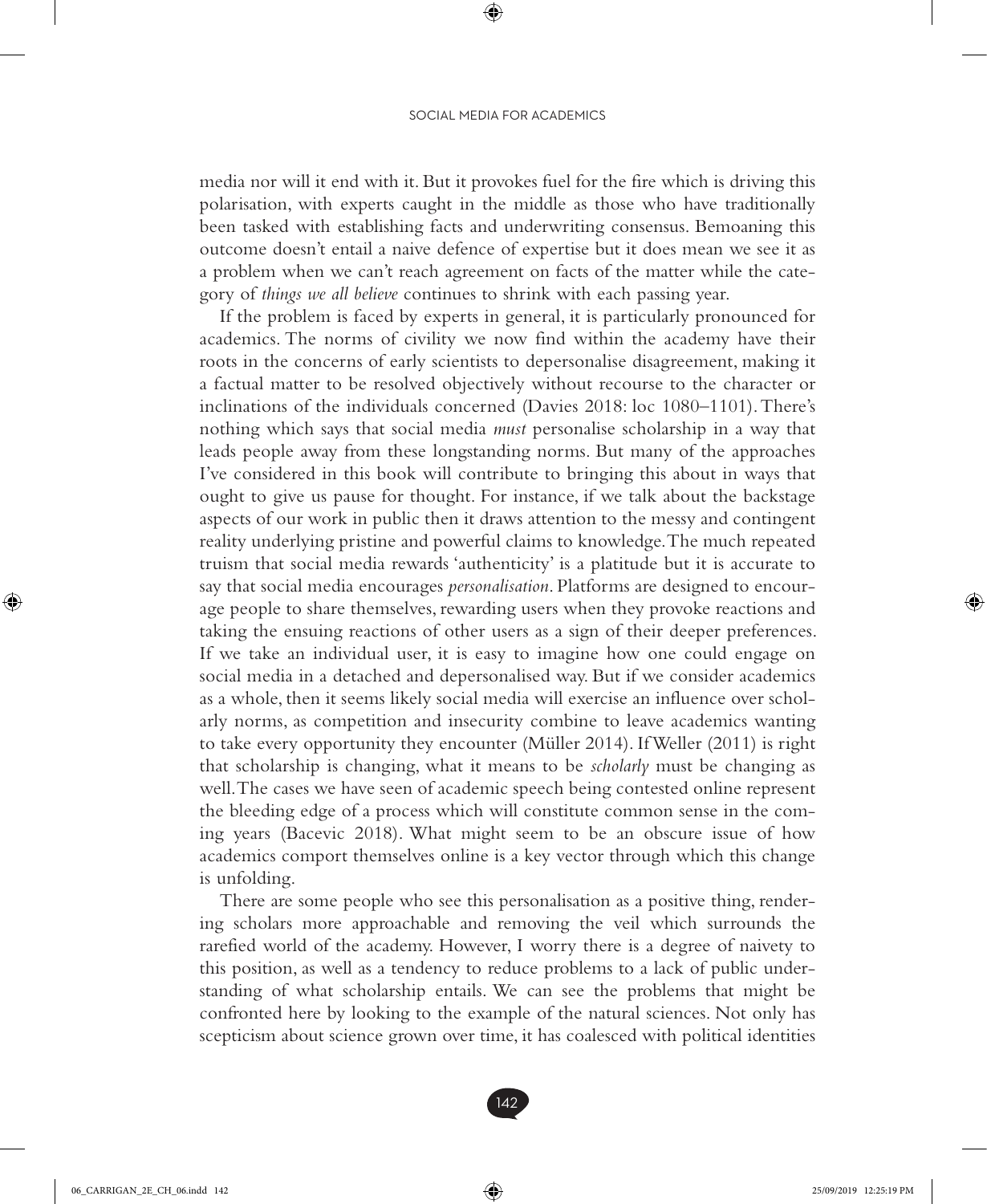in a worrying way. This tendency is most pronounced when it comes to online subcultures organised around a shared opposition to vaccination, fluoridation or even the fact the planet is a sphere (Paolillo 2018). However, it is at its most worrying in the widespread association of climate change denial with a right-wing position, as once fringe ideas are coming to enter the political mainstream. The idea that more exposure to science and scientists will necessarily reverse this trend seems naive, failing to recognise the many forms which hostility to science takes and the many ways in which it might be unintentionally entrenched (Mirowski 2018). But the problem is not just one faced by science and scientists. There is a broader trend unfolding in which academics are coming to be seen as elites, with their expertise being something which cannot be trusted (Davies 2018). To increasing numbers universities come to look like the places where these elites become what they are, even if this suspicion takes different forms on the political left and the political right.

Hostility to expertise hasn't been created by platforms but it has been *incubated* by them. The twittering machine ensures the perfect environment for these attitudes to grow, facilitating encounters with experts while making it difficult for those encounters to proceed in a productive way. In many cases, academics are interacting so rarely with non-academics online that it is unlikely to pose a problem but it might become a problem by leaving them unprepared for an unexpected encounter. However, it is obviously a problem if the academics concerned believe they are talking to the public while in reality they are conversing with peers. I suspect the prevailing framing of social media as useful for 'getting your research out there' risks making it more likely people might misread their activity in this way but it's hard to know for certain in the absence of empirical research. My argument is not that the 'general public' are monsters waiting to seize upon earnest academics opening themselves up online in order to viciously attack them. It is rather that the character of the public is changing faster than academic conceptions of audience, leaving us underprepared for the possibility that members of the public not only might not be interested in our work but might be actively hostile to it and *us* (Bacevic 2017a, 2017c). Political polarisation makes this more likely than ever. As Petra Boynton put it when we discussed this issue:

For academics we're always used to being right so it's quite a shock when people online make equally good arguments. Some academics can embrace that and find it interesting. But others can't. While nobody has to endure abusive feedback, if you can't engage politely when people are sharing ideas with you, then it may be better to step back and reconsider how you use social media.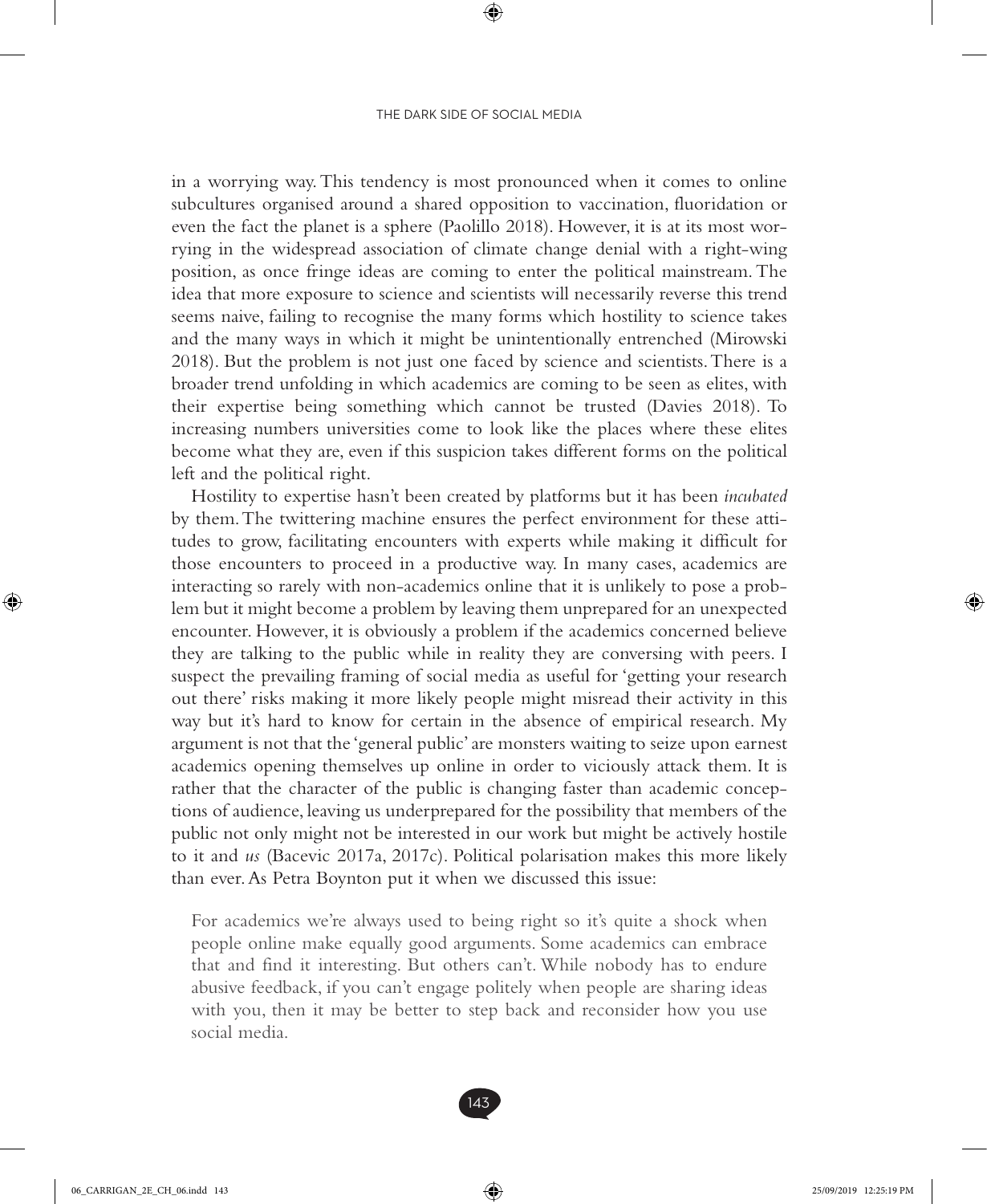Targeted harassment is a huge and growing problem on social media, but a posttruth climate also creates a trap for experts who face criticism when they engage online (Davies 2018: loc 639–660). The two things *often* go hand-in-hand so they can be difficult to unpick but this is far from always the case and there are challenges which academics face when they meet criticism of their actions or their work, particularly if this is animated by the underlying assumption that experts cannot be trusted. Do they show passion and face accusations of lacking objectivity? Or do they express that objectivity while perpetuating the populist caricature of experts as arrogant and distant? Expertise has been justified by experts setting aside their personal concerns to act in a disinterested way. The problem is that the performance of *disinterestedness* is increasingly difficult to sustain. Not only does social media encourage the expression of personal details which erode this expert distance, what boyd (2014) describes as their *persistence* and *searchability* means 'private whims and foibles' remain accessible and ripe for exploitation at a later date (Davies 2018: loc 639). There are constant possibilities for *weaponisation* online: taking remarks out of their initial context and deploying them to serve a prior agenda. As Boynton put it, 'The longer you have the trail, the more things people can pick up on' and it is difficult to convey how unpleasant this is if you have not been on the receiving end of it. Not only are experts now called to account for things they have done which pertain to their expertise, such as where their funding comes from or public roles they fulfil, decidedly personal aspects of their lives are liable to get dragged into these disputes. This is one route by which online disagreement can lead to online harassment.

It is a problem most pronounced for people working on contentious and polarised topics such as climate change or Brexit but the problem is a much broader one which is pertinent to expertise as such. If your *primary* focus is on engaging with external audiences, it's important to be strategic from the outset in the way suggested at the end of the previous chapter. When it comes to issues which are contentious or polarising, it's important to prepare for the reactions your engagement might generate. Why might people object to what you're saying? How might they take it out of context? What attacks might they make upon yourself or your project? It might be dispiriting to run through these questions but it's important to prepare yourself for the worst even as you might hope for the best. This should include how you would react to possible attacks. There's a risk of being drawn into elaborate justifications in the face of criticism which then become a spectacle in their own right. The initial criticisms might not cause a problem, in fact they might not be seen by anyone, but if you're not careful the ensuing exchanges can draw attention and ensure the initial complaints circulate much more widely than they otherwise would.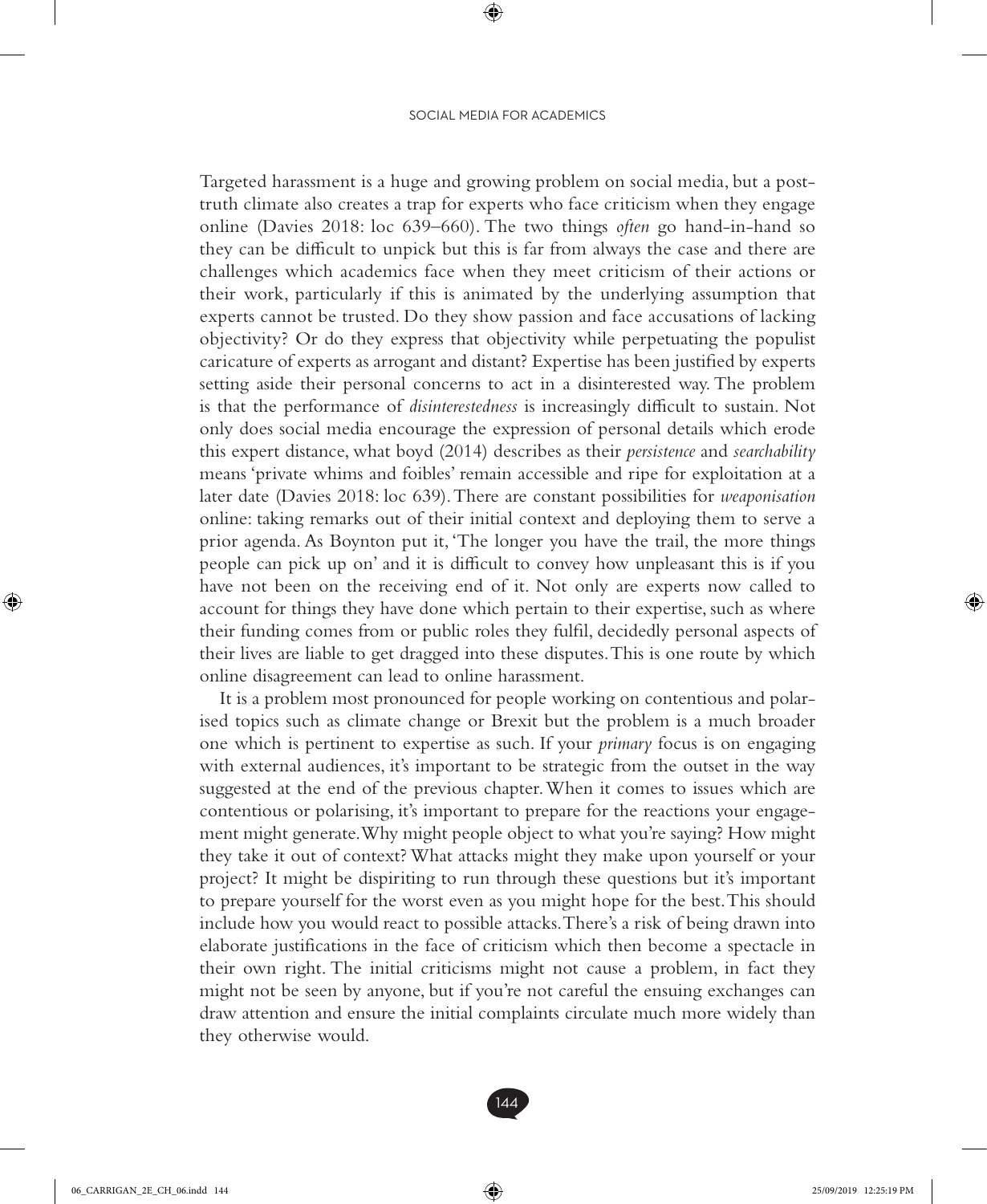The fact of complaint isn't necessarily an issue, in the same way that individuals privately objecting to what you're doing wouldn't have been concerning prior to social media. What's changed is that you're more likely to *see* these private objections, as well as the capacity they have to circulate widely if they generate contention and produce a spectacle. Establish criteria for what you will and won't respond to. Furthermore, these responses don't have to be directed at the individuals making the complaint. If you find yourself subject to accusations or grievances that have a common pattern then consider releasing a *general* rebuttal, for instance defending the methodology of your project or making the starting assumptions clear, as opposed to responding to individuals. It might be that none of these tactics are necessary but at least if you prepare for the worst then you can be pleasantly surprised when it doesn't come. But it's possible you might also have to prepare for a backlash from your institution.

It's easy to see how universities would be increasingly sensitive to these reputational risks in a climate in which demonstrable success at student recruitment and defending a positive and unique corporate brand are increasingly seen as central to the institution's mission. As Helena Webb from the Digital Wild Fire project observed to me, social media is a potent source of stories for journalists. For instance, the profanity-laden tweets of an Australian journalism professor were published on the website of a national newspaper by a right-wing journalist, provoking disciplinary action and a public apology (Davey 2014). Grievances published online by students or staff can be seized upon, either as stories in their own right or as illustrative asides accompanying other higher education stories. In some cases, students have surreptitiously recorded staff in a way that has provoked widespread media attention (Reichman 2015). In one particularly worrying case, a student at another university who had founded what was intended to be a BuzzFeed for conservatives provoked a right-wing outcry over the allegedly racist analysis of white privilege offered by the incoming Boston University professor Saida Grundy (Hetter 2015). Social media can be used by students to abuse and harass each other, as well as staff, often with complete anonymity (Mahler 2015). Systems like Rate Your Lecturer represent alternative evaluation frameworks that are feral and public, with the possibility of 'public scolding' this entails (Morgan 2013). Students at many universities have created 'Overheard At' Facebook groups, seen by some as harmless fun (see for instance Datoo, 2014), but which can be forums for sexism and harassment. YouTube videos showing often deeply offensive student misbehaviour risk going viral, providing a justification for mainstream media to report on these videos and in turn contributing to further circulation, as ever more people see the video in question. Sites like the Professor Watchlist have ratcheted this up yet further in their encouragement that students inform on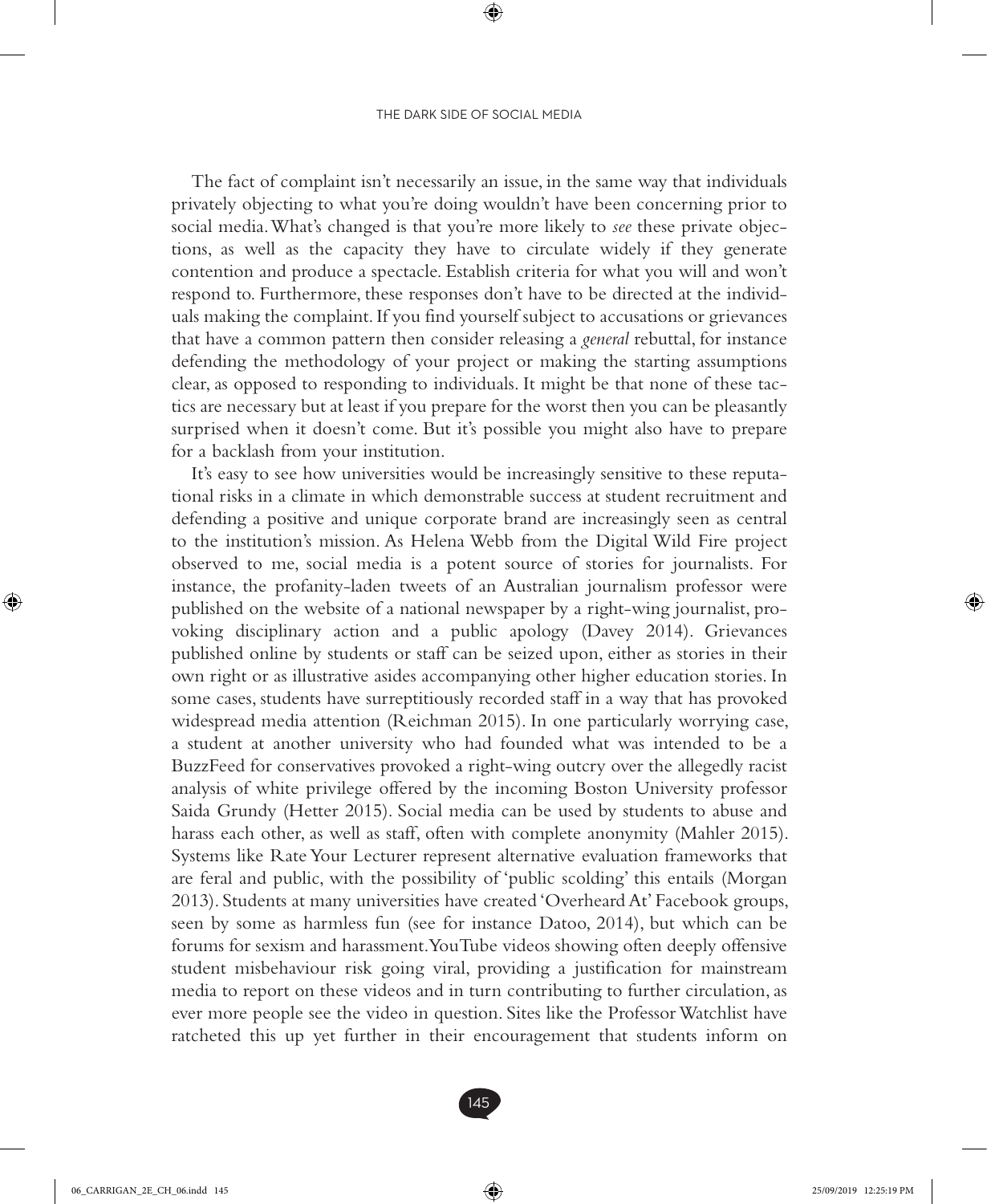professors who are deemed to be showing political bias, inviting them to attach evidence to support the allegation.

The risks are everywhere. It's a wonder therefore that university communications offices don't try and clamp down on social media use entirely. Having not undertaken a comprehensive review of social media policies across universities (though having read enough to this end to be sure that it's a massive undertaking, not least of all because of the extent to which these practices are still in their earliest stages), I'm reluctant to generalise. There are also important questions to be asked of the degree to which policies are enforced: to what extent are powers being reserved for purposes of crisis management, as opposed to representing an intention to manage the day-to-day communications of academics? One of the most controversial and widely debated social media policies was introduced by Kansas University, following anti-NRA tweets by the journalism professor David Guth after a shooting at the Washington Navy Yard. As well as being inundated with threats and abuse, he was suspended to 'avoid disruption'. The incident provoked the introduction of a social media policy that threatened suspension or dismissal for 'improper use of social media', a category defined in terms so broad they could easily be applied to any imaginable act of communication which the university management found troublesome or problematic (Reichman 2015). The policy was later rescinded in the face of the outrage it provoked, but it nonetheless indicates the potential direction that institutions might take when over-reacting to threats and risks, which could prove deeply detrimental to academic freedom. Bacevic (2018) offers an insightful analysis of the Steven Salaita and George Ciccariello-Maher cases where politicised objections to the speech of these academics led to a backlash against them at their universities. What she frames as boundary disputes are becoming more common and perhaps more consequential, raising the question of how universities might try to reign in their staff in a proactive way.

When I discussed this with her, Helena Webb made the astute observation that the logistical challenge of active monitoring, even with the use of tools like Google Alerts, probably militates against the possibility of active scrutiny and enforcement. But will these policies encourage students to avoid being critical of their university online? Will the notion of 'inappropriate' content inflate over time, encompassing ever more what might once have been seen as legitimate critique? A sequence of events at my own university (a policing incident on campus, an outcry over the university's new brand, and the attempted creation of a new agency to administer casual teaching) certainly provoked widespread criticism of university management by staff and students on social media. To their credit, there was no attempt whatsoever to suppress this online criticism and in fact management was extremely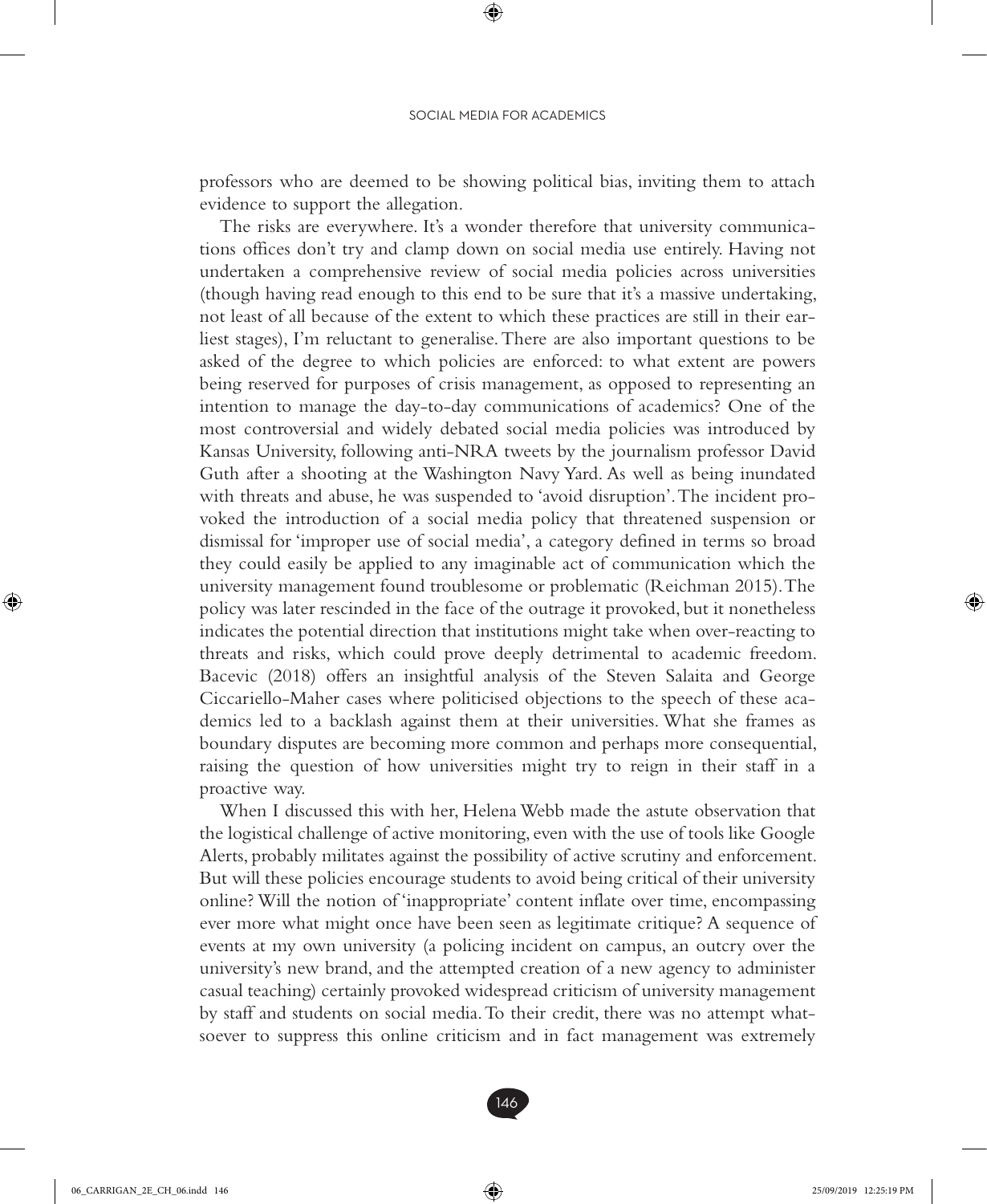responsive in the face of it, but will this freedom of expression for staff and students be preserved in confrontation with the many risks social media poses in higher education and the obvious interest of communications offices in preventing these from coming to pass? As Reichman (2014) notes, 'Some politicians and university leaders now act as though the principles of academic freedom should not be applied when it comes to social media'.

My broader fear here is that a concern for managing corporate identity sits uneasily with the potentially radical possibilities for communication and collaboration afforded by social media. In saying this, I'm not attacking people who work in communications. Far from it. On many occasions my social media work has brought me into close contact with them: I like many of the people I've met and I've learnt a lot from them. But I nonetheless think it's necessary to recognise that this is a very different orientation to the possibilities opened up by social media from those which we might loosely group under the catch-all concept of digital scholarship (Weller 2011). There's a real need to introduce the concept of academic freedom into this debate, clarifying the status of social media as a public forum in which academic opinion has a social and political value. The impulse to manage controversy and regulate the online sphere risks stifling academic freedom, even discounting for the additional risks tied up in the impulse to protect the university brand. Thomas Docherty, a professor at my university who was himself subject to disciplinary action which many saw as a violation of academic freedom, suggests that under these circumstances, 'If one speaks in a tone that stands out from the brand … then, by definition, one is in danger of bringing the branded university into disrepute' (Docherty 2015).

Nonetheless, there's a real need for some governance. Reichman (2014, 2015), vice president of the American Association of University Professors, stresses the need for management and faculty to work together to formulate appropriate policy. This is a commendable goal but it's important to recognise the inequality which would likely characterise such a collaborative endeavour. As the University and College Union make clear, the security of employment in a profession is a crucial safeguard of academic freedom (UCU 2015). Its absence, for instance in the case of fixed term staff or those otherwise precariously employed, makes it difficult to see how any seat at a negotiating table would be offered on fair terms. Could contentious opinion imperil future employment? Might academics concerned about their job security in a fiscally challenged climate fail to exercise their academic freedom in order to avoid potential conflict? If the increasing centrality of the university brand is recognised throughout the institution, might academics come to pre-emptively censor themselves to avoid a conflict with management? Daniel Nehring (2015) makes the worrying suggestion that we are already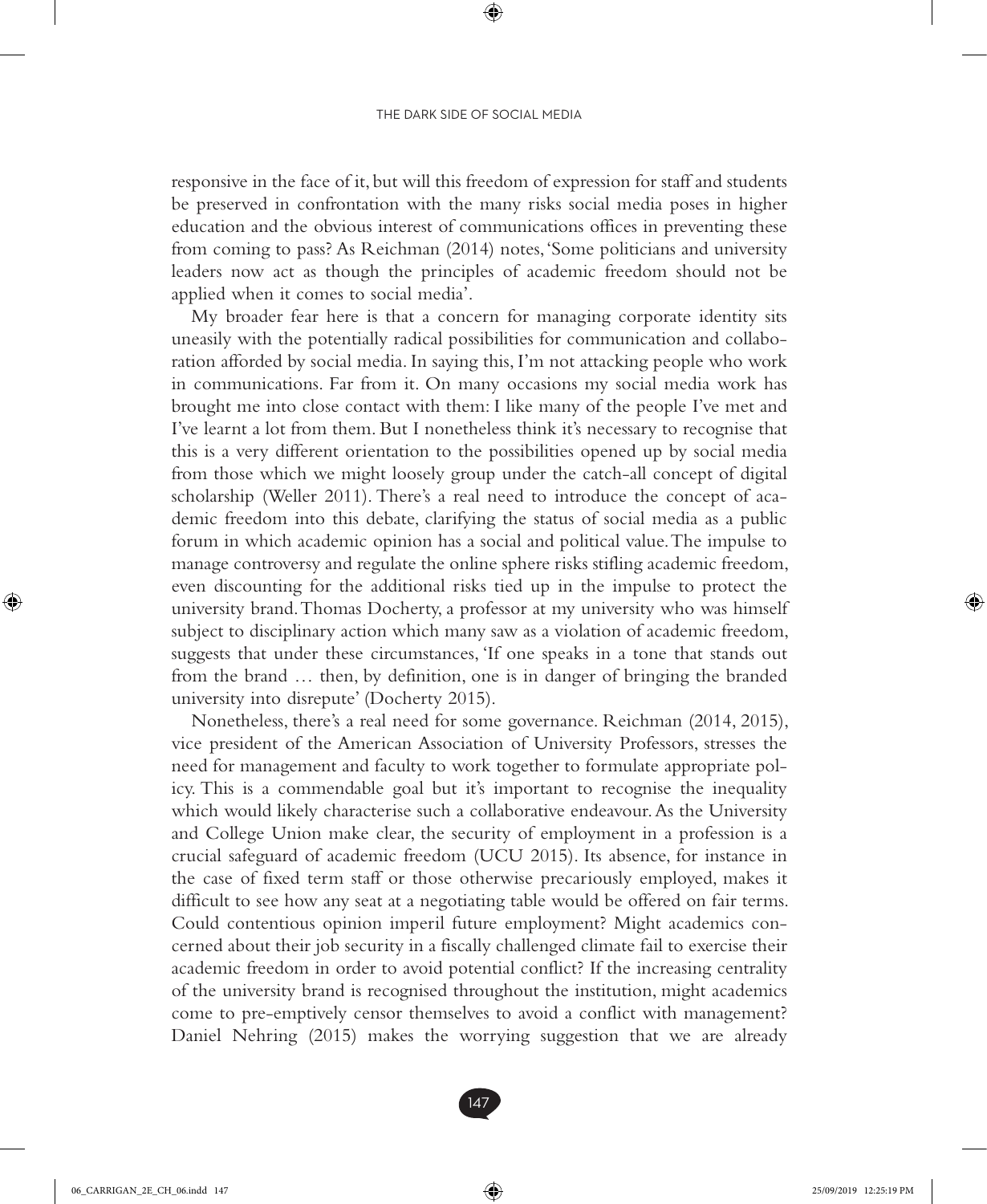approaching a tipping point. Once lost, it's unlikely that academic freedom will be regained because each new cohort of academics will have internalised the newfound constraints of the job. It's possible he is overstating this case. I certainly hope he is. But avoiding such an outcome is precisely why we need to attend to these issues which are emerging with what seems like ever greater frequency on social media. Each one inevitably generates a petition, debate and backlash. It's possible over time this might give rise to a general fatigue and growing disinterest. But they're important and will become ever more so with time. The future of academic freedom is being negotiated on each occasion. It's an issue that extends far beyond social media but this is nonetheless a crucial terrain on which issues of significance for the whole of the academy are being played out.

A perceptive review of the first edition suggested it could be read as if I thought that freedom of speech meant that academics should be able to say whatever they like online without consequence (Marsh 2016). My personal view is certainly on the libertarian end of the spectrum, with the caveat that freedom of speech should come with the expectation that others will freely tell you if what you said offended them. But I realise my reticence is more specific because I don't think my view on this is of much significance. I certainly mean this in the trivial sense that I don't see why you should pay more attention to my outlook on this than anyone else's, as it lacks the grounding in research and practice which my broader claims about social media have. However, I also mean it in the more abstract sense that individual attempts to specify the boundaries of acceptable speech have little significance when the university is undergoing a profound transformation that is calling our current assumptions about these issues into question (Bacevic 2018). What matters is *who* is contributing to the process, *how* they are doing so and whether they are *accountable* for their influence. The problem I see at the moment is not that boundaries are being established for what constitutes legitimate speech by academics but rather that these are mainly being established by university managers often acting in ad hoc, unilateral and ill-informed ways.

There are other groups which have an important role to play in this process, one which could make the establishment of these boundaries a much fairer process than is otherwise the case. The American Association of University Professors offers a powerful example which ought to inspire other professional associations, leading the way in pushing for policies which regulate this emerging sphere of academic speech. Without such pressure, policies are liable to be formulated in a way that reflects managerial concerns without a corresponding focus on the perspectives of faculty. Professional associations have an important role to play here but it should involve establishing professional standards about what is appropriate and inappropriate behaviour online: *collegial* regulation taking place horizontally as